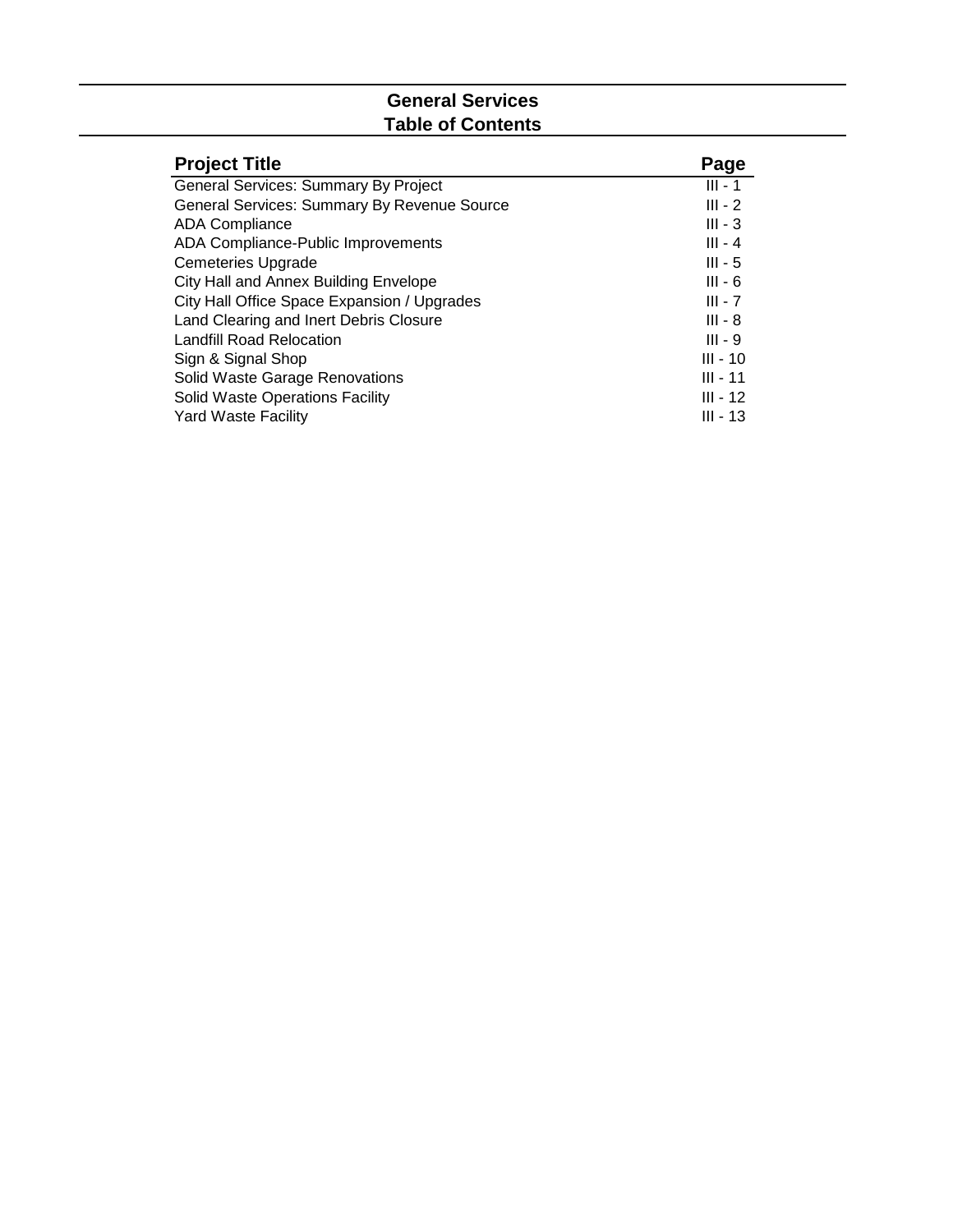|                                                      | <b>Program Category: General Services</b> |             |              |                           |             |             |             |                        |                      |  |  |  |  |
|------------------------------------------------------|-------------------------------------------|-------------|--------------|---------------------------|-------------|-------------|-------------|------------------------|----------------------|--|--|--|--|
|                                                      |                                           |             |              | <b>SUMMARY BY PROJECT</b> |             |             |             |                        |                      |  |  |  |  |
| Category                                             | <b>Prior Year</b>                         | FY 2010-11  | FY 2011-12   | FY 2012-13                | FY 2013-14  | FY 2014-15  | FY 2015-16  | <b>Future</b><br>Years | <b>Total Request</b> |  |  |  |  |
| ADA<br>Compliance                                    | 1,553,947                                 | 0           | 800,000      | 500,000                   | 1,220,000   | $\pmb{0}$   | $\pmb{0}$   | 0                      | 4,073,947            |  |  |  |  |
| <b>ADA</b><br>Compliance -<br>Public<br>Improvements | 861,000                                   | $\pmb{0}$   | $\mathbb{C}$ | $\pmb{0}$                 | $\mathbf 0$ | $\mathbf 0$ | $\mathbf 0$ | 0                      | 861,000              |  |  |  |  |
| Cemeteries<br>Upgrade                                | 190,000                                   | 0           | $\mathbb{C}$ | $\pmb{0}$                 | $\mathbf 0$ | $\mathbf 0$ | $\pmb{0}$   | 0                      | 190,000              |  |  |  |  |
| City Hall and<br>Annex Building<br>Envelope          | 1,011,218                                 | 0           | $\mathsf 0$  | $\mathbf 0$               | $\mathbf 0$ | $\mathbf 0$ | $\mathbf 0$ | 0                      | 1,011,218            |  |  |  |  |
| City Hall Office<br>Space<br>Expansion /<br>Upgrades | 13,624,128                                | $\mathbf 0$ | $\mathsf 0$  | $\mathbf 0$               | $\mathbf 0$ | $\mathbf 0$ | $\mathbf 0$ | 0                      | 13,624,128           |  |  |  |  |
| <b>Land Clearing</b><br>and Inert<br>Debris Closure  | 400,000                                   | $\pmb{0}$   | $\mathsf 0$  | $\mathbf 0$               | $\mathbf 0$ | $\mathbf 0$ | $\pmb{0}$   | 0                      | 400,000              |  |  |  |  |
| <b>Landfill Road</b><br>Relocation                   | 463,050                                   | $\mathbf 0$ | 0            | $\mathbf 0$               | 0           | $\mathbf 0$ | $\mathbf 0$ | 0                      | 463,050              |  |  |  |  |
| Sign & Signal<br>Shop                                | 1,130,000                                 | 0           | 0            | 2,475,000                 | 0           | $\mathbf 0$ | $\pmb{0}$   | 0                      | 3,605,000            |  |  |  |  |
| Solid Waste<br>Garage<br>Renovations                 | 338,238                                   | 0           | C            | $\mathbf 0$               | 0           | 0           | $\mathbf 0$ | 0                      | 338,238              |  |  |  |  |
| Solid Waste<br>Operations<br>Facility                | 590,000                                   | 0           | $\mathsf 0$  | $\mathbf 0$               | $\mathbf 0$ | $\mathbf 0$ | $\mathbf 0$ | 0                      | 590,000              |  |  |  |  |
| Yard Waste<br>Facility                               | 800,000                                   | $\pmb{0}$   | $\mathsf{C}$ | $\mathbf 0$               | $\mathbf 0$ | $\mathbf 0$ | $\mathbf 0$ | 0                      | 800,000              |  |  |  |  |
|                                                      | \$20,961,581                              | \$0         | \$800,000    | \$2,975,000               | \$1,220,000 | \$0         | \$0         | \$0                    | \$25,956,581         |  |  |  |  |

#### **III - 1**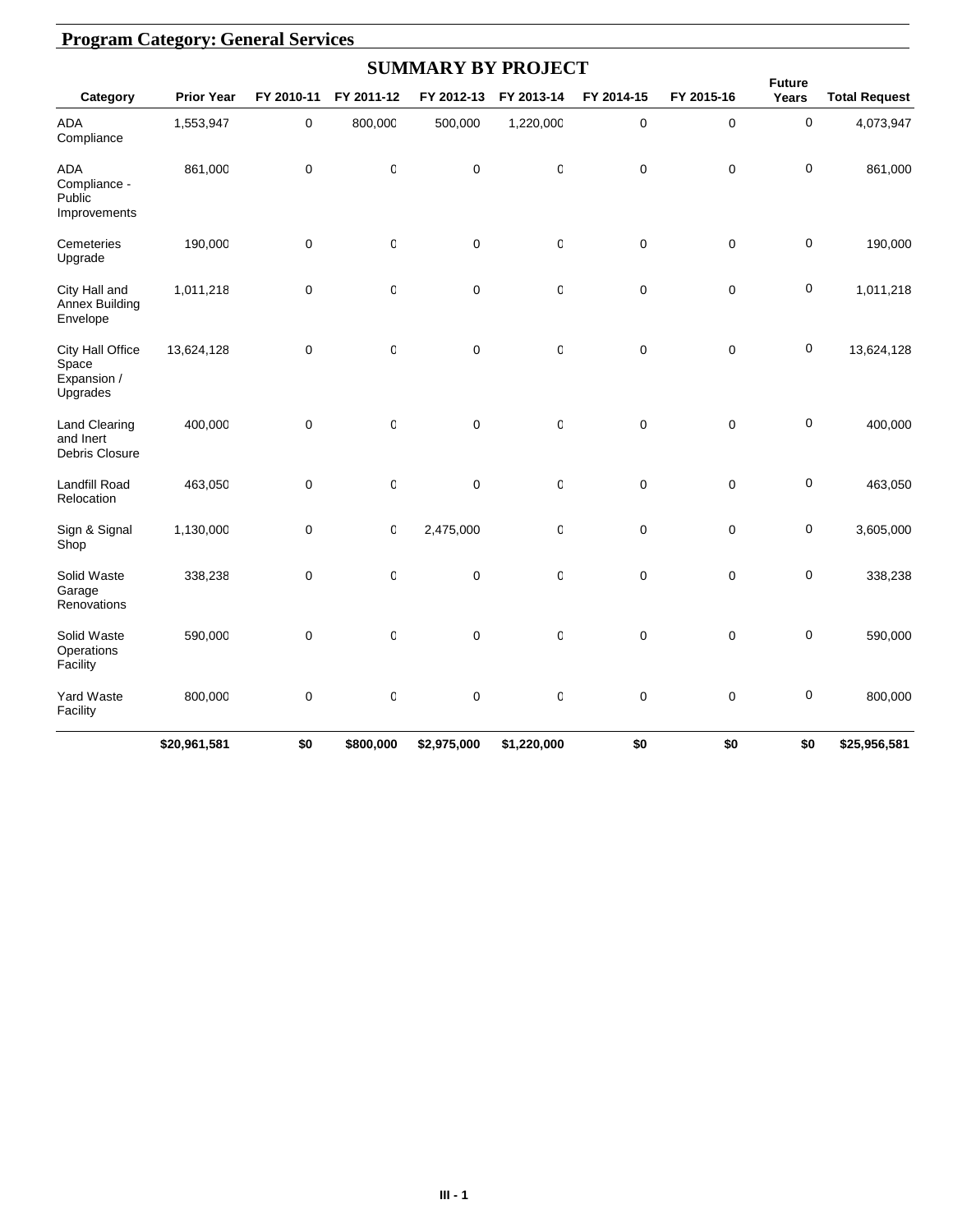# **SUMMARY BY REVENUE SOURCE**

|                          |                   |            |            |             |             |            |            | <b>Future</b> |          |                    |
|--------------------------|-------------------|------------|------------|-------------|-------------|------------|------------|---------------|----------|--------------------|
| Category                 | <b>Prior Year</b> | FY 2010-11 | FY 2011-12 | FY 2012-13  | FY 2013-14  | FY 2014-15 | FY 2015-16 | Years         |          | <b>Total Funds</b> |
| Unidentified             | 0                 | 0          | 800,000    | 2,975,000   | 1,220,000   |            |            |               | 0        | 4,995,000          |
| <b>Rev Unauthorized</b>  | 463,050           | 0          | 0          |             |             |            |            |               | 0        | 463,050            |
| <b>Rev Authorized</b>    |                   |            |            |             |             |            |            |               |          |                    |
| Pay-As-You-Go            | 3,826,784         |            |            |             |             |            |            |               | $\Omega$ | 3,826,784          |
| Other                    | 1,150,000         | 0          | 0          |             |             |            |            |               | $\Omega$ | 1,150,000          |
| Intergovernmental        | 341.300           | 0          | 0          |             | Ω           |            |            |               | $\Omega$ | 341,300            |
| <b>Installment Sales</b> | 3,555,447         | 0          | 0          |             |             |            |            |               | 0        | 3,555,447          |
| Impact Fees              |                   |            |            |             |             |            |            |               |          | 0                  |
| <b>GOB Unauthorized</b>  |                   |            |            |             |             |            |            |               |          |                    |
| <b>GOB Authorized</b>    | 11,625,000        | 0          | 0          |             | 0           |            | 0          |               | 0        | 11,625,000         |
|                          | \$20,961,581      | \$0        | \$800,000  | \$2.975.000 | \$1,220,000 | \$0        | \$0        |               | \$0      | \$25,956,581       |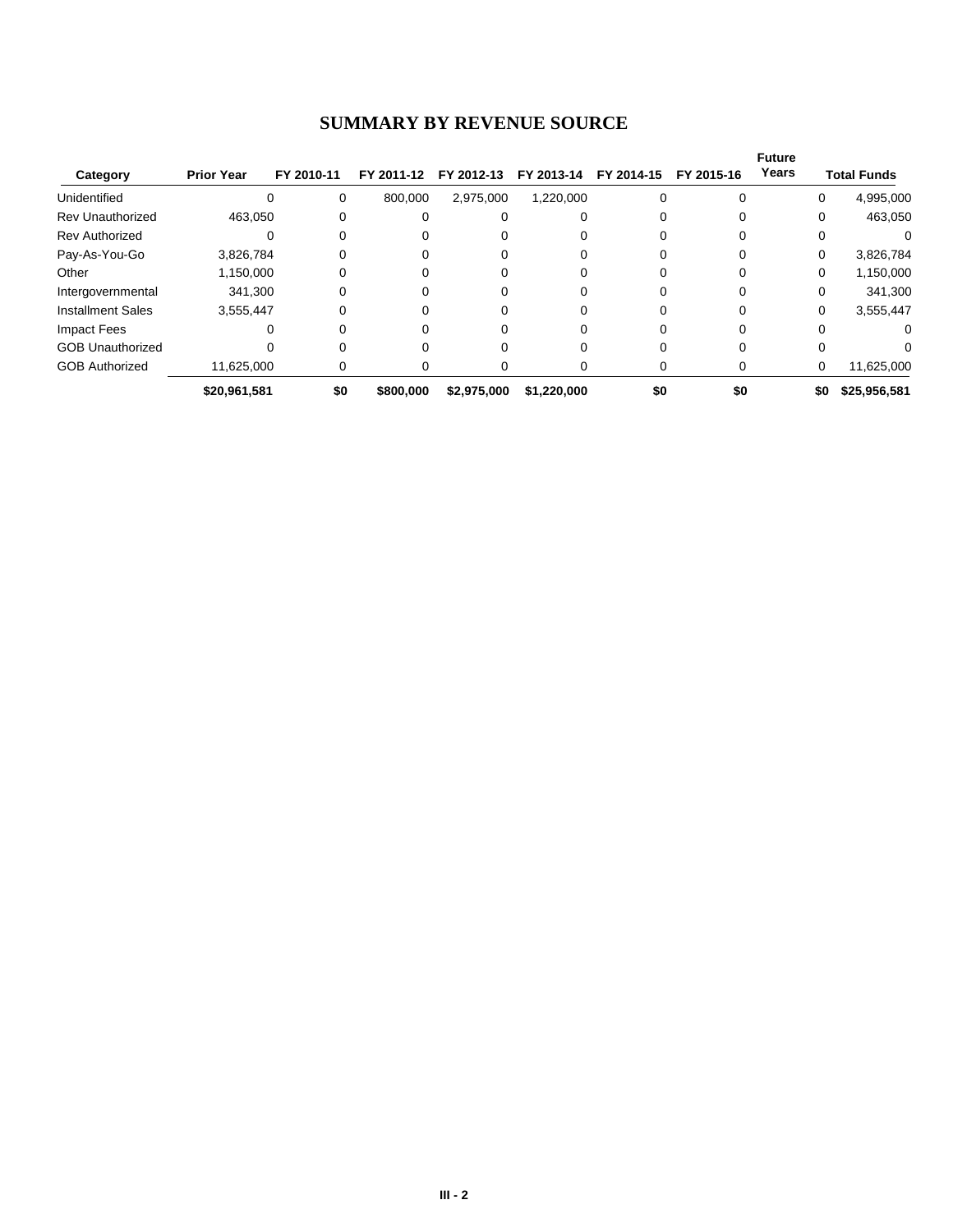| Service Area                                                                                                                                                                                                                                                             | Department                |                         |                   | Division/Program: |                         |                    | District: |         |                        |              |  |  |
|--------------------------------------------------------------------------------------------------------------------------------------------------------------------------------------------------------------------------------------------------------------------------|---------------------------|-------------------------|-------------------|-------------------|-------------------------|--------------------|-----------|---------|------------------------|--------------|--|--|
| <b>General Services</b>                                                                                                                                                                                                                                                  |                           | <b>General Services</b> |                   |                   | All                     |                    |           |         |                        |              |  |  |
| <b>Project Title</b>                                                                                                                                                                                                                                                     |                           |                         | <b>Pin Number</b> |                   |                         | <b>Master Plan</b> |           |         |                        |              |  |  |
| <b>ADA Compliance</b>                                                                                                                                                                                                                                                    |                           |                         |                   |                   |                         |                    |           |         |                        |              |  |  |
|                                                                                                                                                                                                                                                                          |                           |                         |                   |                   |                         |                    |           |         |                        |              |  |  |
| <b>Project Description</b>                                                                                                                                                                                                                                               |                           |                         |                   |                   |                         |                    |           |         |                        |              |  |  |
| This CIP request addresses the deficiencies identified by the Department of<br>Justice concerning the requirements for ADA compliance throughout the City.<br>This category will include parks projects as well as city buildings.<br><b>Picture</b><br><b>Available</b> |                           |                         |                   |                   |                         |                    |           |         |                        |              |  |  |
|                                                                                                                                                                                                                                                                          |                           |                         |                   |                   |                         |                    |           |         |                        |              |  |  |
| <b>PROJECT STATUS -</b>                                                                                                                                                                                                                                                  |                           | May 2010                |                   |                   | <b>PROJECTED DATES:</b> |                    |           |         | <b>TYPE REQUEST</b>    |              |  |  |
|                                                                                                                                                                                                                                                                          | <b>Total Expenditures</b> | \$1,548,947             |                   |                   | Beginning               | 07/04              |           |         | Continuation           |              |  |  |
|                                                                                                                                                                                                                                                                          |                           |                         |                   |                   | Completion              | 12/10              |           |         |                        |              |  |  |
| <i><b>Appropriation</b></i>                                                                                                                                                                                                                                              | <b>Prior Year</b>         | 2010-11                 | 2011-12           | 2012-13           | 2013-14                 |                    | 2014-15   | 2015-16 | <b>Future</b><br>Years | <b>TOTAL</b> |  |  |
| Planning/Design                                                                                                                                                                                                                                                          | \$809,800                 | \$0                     | \$0               | \$0               |                         | \$0                | \$0       | \$0     | \$0                    | \$809,800    |  |  |
| Land                                                                                                                                                                                                                                                                     | \$0                       | \$0                     | \$0               | \$0               |                         | \$0                | \$0       | \$0     | \$0                    | \$0          |  |  |
| Construction                                                                                                                                                                                                                                                             | \$743,947                 | \$0                     | \$800,000         | \$500,000         | \$1,220,000             |                    | \$0       | \$0     | \$0                    | \$3,263,947  |  |  |
| Equip/Furnishings                                                                                                                                                                                                                                                        | \$0                       | \$0                     | \$0               | \$0               |                         | \$0                | \$0       | \$0     | \$0                    | \$0          |  |  |
| Contingency                                                                                                                                                                                                                                                              | \$200                     | \$0                     | \$0               | \$0               |                         | \$0                | \$0       | \$0     | \$0                    | \$200        |  |  |
| <b>Total</b>                                                                                                                                                                                                                                                             | \$1,553,947               | \$0                     | \$800,000         | \$500,000         | \$1,220,000             |                    | \$0       | \$0     | \$0                    | \$4,073,947  |  |  |
| Revenue                                                                                                                                                                                                                                                                  | <b>Prior Year</b>         | 2010-11                 | 2011-12           | 2012-13           | 2013-14                 |                    | 2014-15   | 2015-16 | <b>Future</b><br>Years | <b>TOTAL</b> |  |  |
| Pay-As-You-Go                                                                                                                                                                                                                                                            | \$648,956                 | \$0                     | \$0               | \$0               |                         | \$0                | \$0       | \$0     | \$0                    | \$648,956    |  |  |
| <b>GOB Authorized</b>                                                                                                                                                                                                                                                    | \$0                       | \$0                     | \$0               | \$0               |                         | \$0                | \$0       | \$0     | \$0                    | \$0          |  |  |
| <b>GOB Unauthorized</b>                                                                                                                                                                                                                                                  | \$0                       | \$0                     | \$0               | \$0               |                         | \$0                | \$0       | \$0     | \$0                    | \$0          |  |  |
| <b>Rev Authorized</b>                                                                                                                                                                                                                                                    | \$0                       | \$0                     | \$0               | \$0               |                         | \$0                | \$0       | \$0     | \$0                    | \$0          |  |  |
| <b>Rev Unauthorized</b>                                                                                                                                                                                                                                                  | \$0                       | \$0                     | \$0               | \$0               |                         | \$0                | \$0       | \$0     | \$0                    | \$0          |  |  |
| <b>Installment Sales</b>                                                                                                                                                                                                                                                 | \$754,991                 | \$0                     | \$0               | \$0               |                         | \$0                | \$0       | \$0     | \$0                    | \$754,991    |  |  |
| <b>Impact Fees</b>                                                                                                                                                                                                                                                       | \$0                       | \$0                     | \$0               | \$0               |                         | \$0                | \$0       | \$0     | \$0                    | \$0          |  |  |
| Intergovernmental                                                                                                                                                                                                                                                        | \$0                       | \$0                     | \$0               | \$0               |                         | \$0                | \$0       | \$0     | \$0                    | \$0          |  |  |
| Other                                                                                                                                                                                                                                                                    | \$150,000                 | \$0                     | \$0               | \$0               |                         | \$0                | \$0       | \$0     | \$0                    | \$150,000    |  |  |
| Unidentified                                                                                                                                                                                                                                                             | \$0                       | \$0                     | \$800,000         | \$500,000         | \$1,220,000             |                    | \$0       | \$0     | \$0                    | \$2,520,000  |  |  |
| <b>Total</b>                                                                                                                                                                                                                                                             | \$1,553,947               | \$0                     | \$800,000         | \$500,000         | \$1,220,000             |                    | \$0       | \$0     | \$0                    | \$4,073,947  |  |  |
| <i><b>Operating</b></i>                                                                                                                                                                                                                                                  | <b>Prior Year</b>         | 2010-11                 | 2011-12           | 2012-13           | 2013-14                 |                    | 2014-15   | 2015-16 | <b>Future</b><br>Years | <b>TOTAL</b> |  |  |
| <b>Capital Outlay</b>                                                                                                                                                                                                                                                    | \$0                       | \$0                     | \$0               | \$0               |                         | \$0                | \$0       | \$0     | \$0                    | \$0          |  |  |
| Maint/Operations                                                                                                                                                                                                                                                         | \$0                       | \$0                     | \$0               | \$0               |                         | \$0                | \$0       | \$0     | \$0                    | \$0          |  |  |
| Personnel                                                                                                                                                                                                                                                                | \$0                       | \$0                     | \$0               | \$0               |                         | \$0                | \$0       | \$0     | \$0                    | \$0          |  |  |
| <b>Total</b>                                                                                                                                                                                                                                                             | \$0                       | \$0                     | \$0               | \$0               |                         | \$0                | \$0       | \$0     | \$0                    | \$0          |  |  |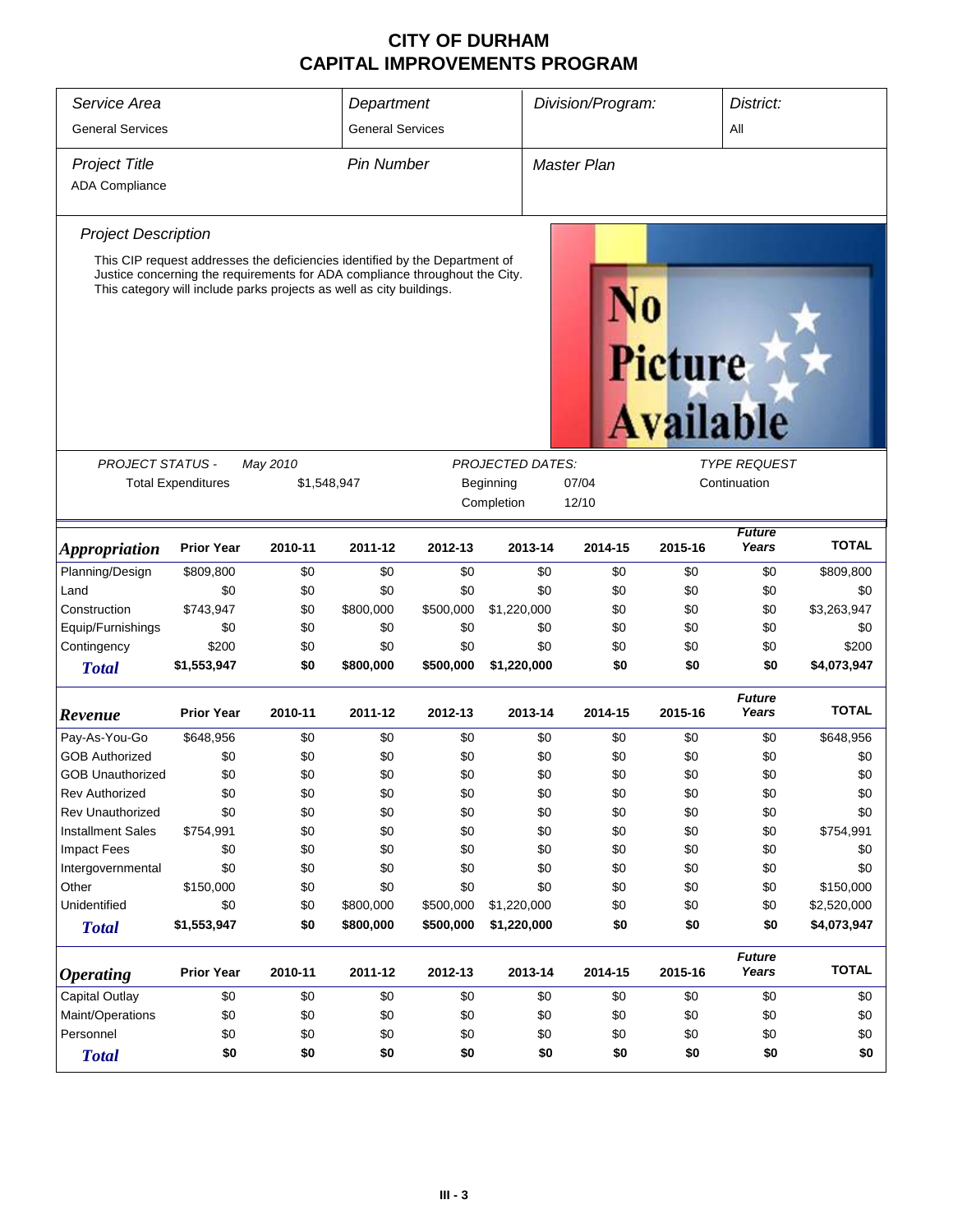| Service Area<br>Division/Program:<br>Department |                                                                                                                                                                                          |                                                            |                                                 |         |            |                    | District:                   |                        |              |  |  |
|-------------------------------------------------|------------------------------------------------------------------------------------------------------------------------------------------------------------------------------------------|------------------------------------------------------------|-------------------------------------------------|---------|------------|--------------------|-----------------------------|------------------------|--------------|--|--|
| <b>General Services</b>                         |                                                                                                                                                                                          |                                                            | <b>General Services</b>                         |         |            | All                |                             |                        |              |  |  |
| <b>Project Title</b>                            |                                                                                                                                                                                          |                                                            | <b>Pin Number</b>                               |         |            | <b>Master Plan</b> |                             |                        |              |  |  |
| ADA Compliance - Public Improvements            |                                                                                                                                                                                          |                                                            |                                                 |         |            |                    |                             |                        |              |  |  |
|                                                 |                                                                                                                                                                                          |                                                            |                                                 |         |            |                    |                             |                        |              |  |  |
| <b>Project Description</b>                      |                                                                                                                                                                                          |                                                            |                                                 |         |            |                    |                             |                        |              |  |  |
|                                                 | This request addresses the deficiencies identified by the Department of<br>Justice concerning the requirements for ADA compliance related to public<br>improvements throughout the City. |                                                            |                                                 |         |            |                    | Picture<br><b>Available</b> |                        |              |  |  |
| <b>PROJECT STATUS -</b>                         |                                                                                                                                                                                          | May 2010<br><b>PROJECTED DATES:</b><br><b>TYPE REQUEST</b> |                                                 |         |            |                    |                             |                        |              |  |  |
|                                                 | <b>Total Expenditures</b>                                                                                                                                                                |                                                            | \$692,661<br>Beginning<br>11/04<br>Continuation |         |            |                    |                             |                        |              |  |  |
|                                                 |                                                                                                                                                                                          |                                                            |                                                 |         | Completion | 11/09              |                             |                        |              |  |  |
| <i><b>Appropriation</b></i>                     | <b>Prior Year</b>                                                                                                                                                                        | 2010-11                                                    | 2011-12                                         | 2012-13 | 2013-14    | 2014-15            | 2015-16                     | <b>Future</b><br>Years | <b>TOTAL</b> |  |  |
| Planning/Design                                 | \$73,275                                                                                                                                                                                 | \$0                                                        | \$0                                             | \$0     | \$0        | \$0                | \$0                         | \$0                    | \$73,275     |  |  |
| Land                                            | \$0                                                                                                                                                                                      | \$0                                                        | \$0                                             | \$0     | \$0        | \$0                | \$0                         | \$0                    | \$0          |  |  |
| Construction                                    | \$637,725                                                                                                                                                                                | \$0                                                        | \$0                                             | \$0     | \$0        | \$0                | \$0                         | \$0                    | \$637,725    |  |  |
| Equip/Furnishings                               | \$0                                                                                                                                                                                      | \$0                                                        | \$0                                             | \$0     | \$0        | \$0                | \$0                         | \$0                    | \$0          |  |  |
| Contingency                                     | \$150,000                                                                                                                                                                                | \$0                                                        | \$0                                             | \$0     | \$0        | \$0                | \$0                         | \$0                    | \$150,000    |  |  |
| <b>Total</b>                                    | \$861,000                                                                                                                                                                                | \$0                                                        | \$0                                             | \$0     | \$0        | \$0                | \$0                         | \$0                    | \$861,000    |  |  |
| Revenue                                         | <b>Prior Year</b>                                                                                                                                                                        | 2010-11                                                    | 2011-12                                         | 2012-13 | 2013-14    | 2014-15            | 2015-16                     | <b>Future</b><br>Years | <b>TOTAL</b> |  |  |
| Pay-As-You-Go                                   | \$0                                                                                                                                                                                      | \$0                                                        | \$0                                             | \$0     | \$0        | \$0                | \$0                         | \$0                    | \$0          |  |  |
| <b>GOB Authorized</b>                           | \$861,000                                                                                                                                                                                | \$0                                                        | \$0                                             | \$0     | \$0        | \$0                | \$0                         | \$0                    | \$861,000    |  |  |
| <b>GOB Unauthorized</b>                         | \$0                                                                                                                                                                                      | \$0                                                        | \$0                                             | \$0     | \$0        | \$0                | \$0                         | \$0                    | \$0          |  |  |
| <b>Rev Authorized</b>                           | \$0                                                                                                                                                                                      | \$0                                                        | \$0                                             | \$0     | \$0        | \$0                | \$0                         | \$0                    | \$0          |  |  |
| Rev Unauthorized                                | \$0                                                                                                                                                                                      | \$0                                                        | \$0                                             | \$0     | \$0        | \$0                | \$0                         | \$0                    | \$0          |  |  |
| <b>Installment Sales</b>                        | \$0                                                                                                                                                                                      | \$0                                                        | \$0                                             | \$0     | \$0        | \$0                | \$0                         | \$0                    | \$0          |  |  |
| <b>Impact Fees</b>                              | \$0                                                                                                                                                                                      | \$0                                                        | \$0                                             | \$0     | \$0        | \$0                | \$0                         | \$0                    | \$0          |  |  |
| Intergovernmental                               | \$0                                                                                                                                                                                      | \$0                                                        | \$0                                             | \$0     | \$0        | \$0                | \$0                         | \$0                    | \$0          |  |  |
| Other                                           | \$0                                                                                                                                                                                      | \$0                                                        | \$0                                             | \$0     | \$0        | \$0                | \$0                         | \$0                    | \$0          |  |  |
| Unidentified                                    | \$0                                                                                                                                                                                      | \$0                                                        | \$0                                             | \$0     | \$0        | \$0                | \$0                         | \$0                    | \$0          |  |  |
| <b>Total</b>                                    | \$861,000                                                                                                                                                                                | \$0                                                        | \$0                                             | \$0     | \$0        | \$0                | \$0                         | \$0                    | \$861,000    |  |  |
| <b>Operating</b>                                | <b>Prior Year</b>                                                                                                                                                                        | 2010-11                                                    | 2011-12                                         | 2012-13 | 2013-14    | 2014-15            | 2015-16                     | <b>Future</b><br>Years | <b>TOTAL</b> |  |  |
| <b>Capital Outlay</b>                           | \$0                                                                                                                                                                                      | \$0                                                        | \$0                                             | \$0     | \$0        | \$0                | \$0                         | \$0                    | \$0          |  |  |
| Maint/Operations                                | \$0                                                                                                                                                                                      | \$0                                                        | \$0                                             | \$0     | \$0        | \$0                | \$0                         | \$0                    | \$0          |  |  |
| Personnel                                       | \$0                                                                                                                                                                                      | \$0                                                        | \$0                                             | \$0     | \$0        | \$0                | \$0                         | \$0                    | \$0          |  |  |
| <b>Total</b>                                    | \$0                                                                                                                                                                                      | \$0                                                        | \$0                                             | \$0     | \$0        | \$0                | \$0                         | \$0                    | \$0          |  |  |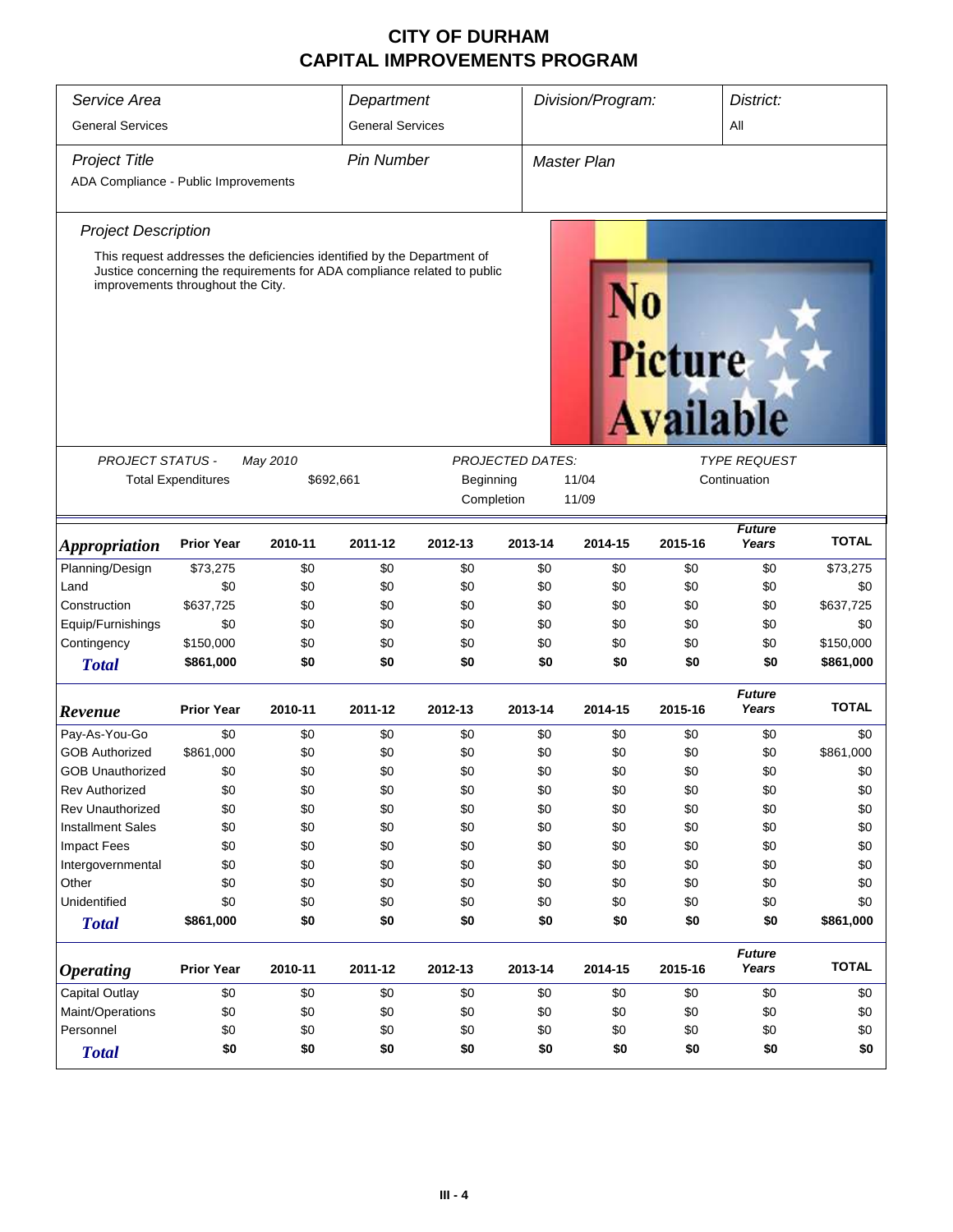| Service Area                               |                           |                                                            | Department                           |           |                         | Division/Program: |         | District:                                                                               |              |
|--------------------------------------------|---------------------------|------------------------------------------------------------|--------------------------------------|-----------|-------------------------|-------------------|---------|-----------------------------------------------------------------------------------------|--------------|
| <b>General Services</b>                    |                           |                                                            | <b>General Services</b>              |           |                         |                   |         | 3                                                                                       |              |
| <b>Project Title</b><br>Cemeteries Upgrade |                           |                                                            | <b>Pin Number</b><br>0821-09-16-2884 |           |                         | Master Plan       |         |                                                                                         |              |
| <b>Project Description</b>                 |                           |                                                            |                                      |           |                         |                   |         |                                                                                         |              |
|                                            |                           | Upgrades facilities at Beechwood and Maplewood cemeteries. |                                      |           |                         |                   |         | THE R. P. LEWIS CO., LANSING MICH.<br><b>DER DURTLINE CA</b><br>THE RESIST OF RESIST OF |              |
| PROJECT STATUS -                           |                           | May 2010                                                   |                                      |           | <b>PROJECTED DATES:</b> |                   |         | <b>TYPE REQUEST</b>                                                                     |              |
|                                            | <b>Total Expenditures</b> | \$159,566                                                  |                                      | Beginning |                         | 02/07             | New     |                                                                                         |              |
|                                            |                           |                                                            |                                      |           | Completion              | 12/10             |         |                                                                                         |              |
| <b>Appropriation</b>                       | <b>Prior Year</b>         | 2010-11                                                    | 2011-12                              | 2012-13   | 2013-14                 | 2014-15           | 2015-16 | <b>Future</b><br>Years                                                                  | <b>TOTAL</b> |
| Planning/Design                            | \$24,782                  | \$0                                                        | \$0                                  | $$0$$     | \$0                     | \$0               | \$0     | \$0                                                                                     | \$24,782     |
| Land                                       | \$0                       | \$0                                                        | \$0                                  | \$0       | \$0                     | \$0               | \$0     | \$0                                                                                     | \$0          |
| Construction                               | \$143,669                 | \$0                                                        | \$0                                  | \$0       | \$0                     | \$0               | \$0     | \$0                                                                                     | \$143,669    |
| Equip/Furnishings                          | \$0                       | \$0                                                        | \$0                                  | \$0       | \$0                     | \$0               | \$0     | \$0                                                                                     | \$0          |
| Contingency                                | \$21,549                  | \$0                                                        | \$0                                  | \$0       | \$0                     | \$0               | \$0     | \$0                                                                                     | \$21,549     |
| <b>Total</b>                               | \$190,000                 | \$0                                                        | \$0                                  | \$0       | \$0                     | \$0               | \$0     | \$0                                                                                     | \$190,000    |
| Revenue                                    | <b>Prior Year</b>         | 2010-11                                                    | 2011-12                              | 2012-13   | 2013-14                 | 2014-15           | 2015-16 | <b>Future</b><br>Years                                                                  | <b>TOTAL</b> |
| Pay-As-You-Go                              | \$0                       | \$0                                                        | \$0                                  | \$0       | \$0                     | \$0               | \$0     | \$0                                                                                     | \$0          |
| <b>GOB Authorized</b>                      | \$190,000                 | \$0                                                        | \$0                                  | \$0       | \$0                     | \$0               | \$0     | \$0                                                                                     | \$190,000    |
| <b>GOB Unauthorized</b>                    | \$0                       | \$0                                                        | \$0                                  | \$0       | \$0                     | \$0               | \$0     | \$0                                                                                     | \$0          |
| <b>Rev Authorized</b>                      | \$0                       | \$0                                                        | \$0                                  | \$0       | \$0                     | \$0               | \$0     | \$0                                                                                     | \$0          |
| <b>Rev Unauthorized</b>                    | \$0                       | \$0                                                        | \$0                                  | \$0       | \$0                     | \$0               | \$0     | \$0                                                                                     | \$0          |
| <b>Installment Sales</b>                   | \$0                       | \$0                                                        | \$0                                  | \$0       | \$0                     | \$0               | \$0     | \$0                                                                                     | \$0          |
| <b>Impact Fees</b>                         | \$0                       | \$0                                                        | \$0                                  | \$0       | \$0                     | \$0               | \$0     | \$0                                                                                     | \$0          |
| Intergovernmental                          | \$0                       | \$0                                                        | \$0                                  | \$0       | \$0                     | \$0               | \$0     | \$0                                                                                     | \$0          |
| Other                                      | \$0                       | \$0                                                        | \$0                                  | \$0       | \$0                     | \$0               | \$0     | \$0                                                                                     | \$0          |
| <b>Total</b>                               | \$190,000                 | \$0                                                        | \$0                                  | \$0       | \$0                     | \$0               | \$0     | \$0                                                                                     | \$190,000    |
| <b>Operating</b>                           | <b>Prior Year</b>         | 2010-11                                                    | 2011-12                              | 2012-13   | 2013-14                 | 2014-15           | 2015-16 | <b>Future</b><br>Years                                                                  | <b>TOTAL</b> |
| Capital Outlay                             | \$0                       | \$0                                                        | \$0                                  | \$0       | \$0                     | \$0               | \$0     | \$0                                                                                     | \$0          |
| Maint/Operations                           | \$0                       | \$0                                                        | \$0                                  | \$0       | \$0                     | \$0               | \$0     | \$0                                                                                     | \$0          |
| Personnel                                  | \$0                       | \$0                                                        | \$0                                  | \$0       | \$0                     | \$0               | \$0     | \$0                                                                                     | \$0          |
| <b>Total</b>                               | \$0                       | \$0                                                        | \$0                                  | \$0       | \$0                     | \$0               | \$0     | \$0                                                                                     | \$0          |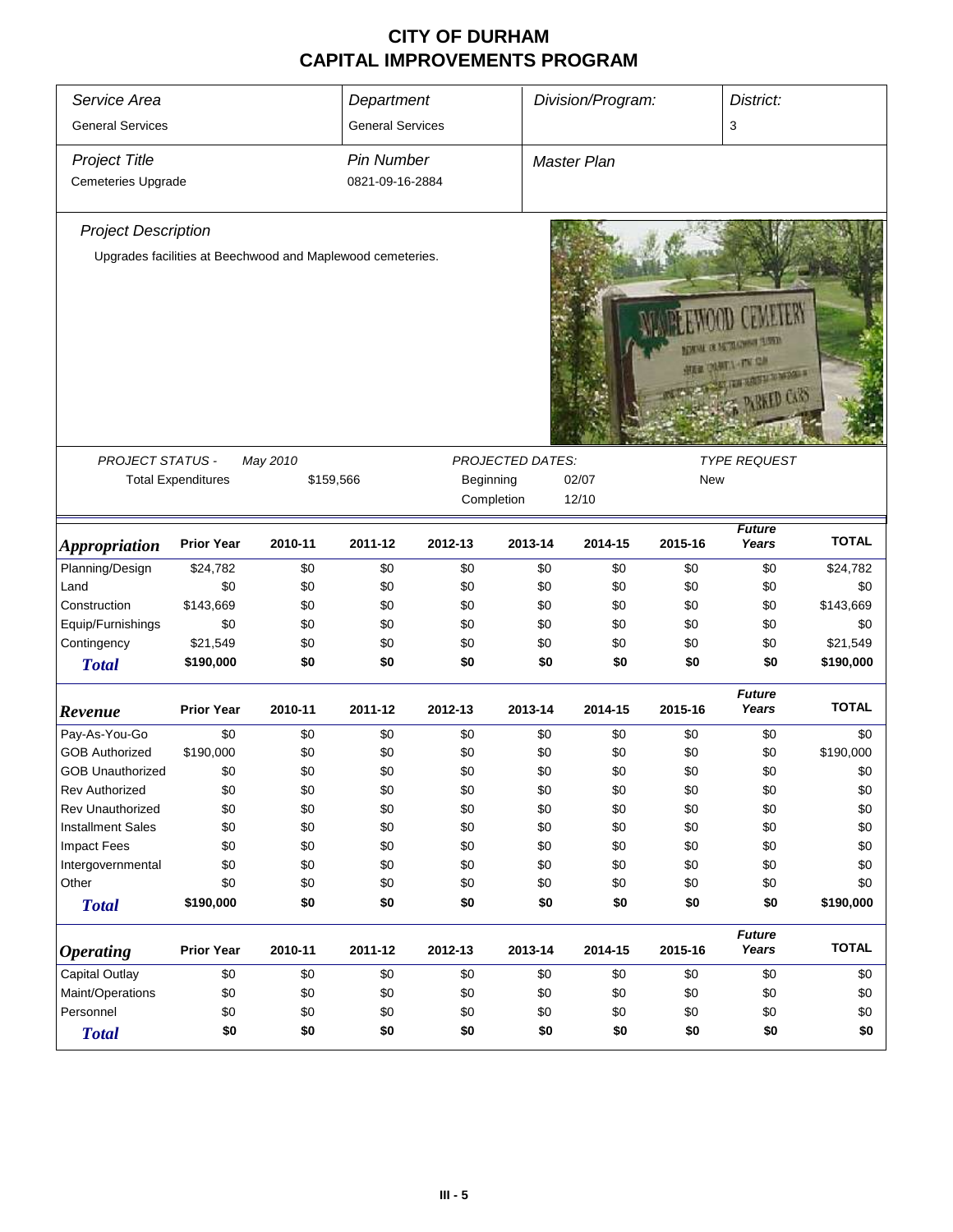| Service Area                          |                                                                                                                                                                                                                                                                                                                                                                             |          | Department              | Division/Program:                  |                         |                    |         | District:              |              |  |
|---------------------------------------|-----------------------------------------------------------------------------------------------------------------------------------------------------------------------------------------------------------------------------------------------------------------------------------------------------------------------------------------------------------------------------|----------|-------------------------|------------------------------------|-------------------------|--------------------|---------|------------------------|--------------|--|
| <b>General Services</b>               |                                                                                                                                                                                                                                                                                                                                                                             |          | <b>General Services</b> |                                    |                         |                    |         | 5                      |              |  |
| <b>Project Title</b>                  |                                                                                                                                                                                                                                                                                                                                                                             |          | <b>Pin Number</b>       |                                    |                         | <b>Master Plan</b> |         |                        |              |  |
| City Hall and Annex Building Envelope |                                                                                                                                                                                                                                                                                                                                                                             |          | 0821-08-97-8693         |                                    |                         |                    |         |                        |              |  |
| <b>Project Description</b>            |                                                                                                                                                                                                                                                                                                                                                                             |          |                         |                                    |                         |                    |         |                        |              |  |
|                                       | This Building Envelope project will correct condensation issues, replace<br>skylights, relocate ductwork, repair leaking windows, replace exterior window<br>glazing, replace 50% of exterior brick, repair facing panel caulking and repair<br>leaking floor drains. This investment will protect the recent City Hall/Annex<br>renovation from water infiltration damage. |          |                         |                                    |                         |                    |         |                        |              |  |
|                                       |                                                                                                                                                                                                                                                                                                                                                                             |          |                         |                                    |                         |                    |         |                        |              |  |
| <b>PROJECT STATUS -</b>               |                                                                                                                                                                                                                                                                                                                                                                             | May 2010 |                         |                                    | <b>PROJECTED DATES:</b> |                    |         | <b>TYPE REQUEST</b>    |              |  |
|                                       | <b>Total Expenditures</b>                                                                                                                                                                                                                                                                                                                                                   |          | \$63,097                | Beginning<br>07/09<br>Continuation |                         |                    |         |                        |              |  |
|                                       |                                                                                                                                                                                                                                                                                                                                                                             |          |                         |                                    | Completion              | 12/10              |         |                        |              |  |
|                                       |                                                                                                                                                                                                                                                                                                                                                                             |          |                         |                                    |                         |                    |         | <b>Future</b>          |              |  |
| <i><b>Appropriation</b></i>           | <b>Prior Year</b>                                                                                                                                                                                                                                                                                                                                                           | 2010-11  | 2011-12                 | 2012-13                            | 2013-14                 | 2014-15            | 2015-16 | Years                  | <b>TOTAL</b> |  |
| Planning/Design                       | \$224,218                                                                                                                                                                                                                                                                                                                                                                   | \$0      | \$0                     | \$0                                | \$0                     | \$0                | \$0     | \$0                    | \$224,218    |  |
| Land                                  | \$0                                                                                                                                                                                                                                                                                                                                                                         | \$0      | \$0                     | \$0                                | \$0                     | \$0                | \$0     | \$0                    | \$0          |  |
| Construction                          | \$670,000                                                                                                                                                                                                                                                                                                                                                                   | \$0      | \$0                     | \$0                                | \$0                     | \$0                | \$0     | \$0                    | \$670,000    |  |
| Equip/Furnishings                     | \$0                                                                                                                                                                                                                                                                                                                                                                         | \$0      | \$0                     | \$0                                | \$0                     | \$0                | \$0     | \$0                    | \$0          |  |
| Contingency                           | \$117,000                                                                                                                                                                                                                                                                                                                                                                   | \$0      | \$0                     | \$0                                | \$0                     | \$0                | \$0     | \$0                    | \$117,000    |  |
| <b>Total</b>                          | \$1,011,218                                                                                                                                                                                                                                                                                                                                                                 | \$0      | \$0                     | \$0                                | \$0                     | \$0                | \$0     | \$0                    | \$1,011,218  |  |
| Revenue                               | <b>Prior Year</b>                                                                                                                                                                                                                                                                                                                                                           | 2010-11  | 2011-12                 | 2012-13                            | 2013-14                 | 2014-15            | 2015-16 | <b>Future</b><br>Years | <b>TOTAL</b> |  |
| Pay-As-You-Go                         | \$0                                                                                                                                                                                                                                                                                                                                                                         | \$0      | \$0                     | \$0                                | \$0                     | \$0                | \$0     | \$0                    | \$0          |  |
| <b>GOB Authorized</b>                 | \$0                                                                                                                                                                                                                                                                                                                                                                         | \$0      | \$0                     | \$0                                | \$0                     | \$0                | \$0     | \$0                    | \$0          |  |
| <b>GOB Unauthorized</b>               | \$0                                                                                                                                                                                                                                                                                                                                                                         | \$0      | \$0                     | \$0                                | \$0                     | \$0                | \$0     | \$0                    | \$0          |  |
| <b>Rev Authorized</b>                 | \$0                                                                                                                                                                                                                                                                                                                                                                         | \$0      | \$0                     | \$0                                | \$0                     | \$0                | \$0     | \$0                    | \$0          |  |
| <b>Rev Unauthorized</b>               | \$0                                                                                                                                                                                                                                                                                                                                                                         | \$0      | \$0                     | \$0                                | \$0                     | \$0                | \$0     | \$0                    | \$0          |  |
| <b>Installment Sales</b>              | \$1,011,218                                                                                                                                                                                                                                                                                                                                                                 | \$0      | \$0                     | \$0                                | \$0                     | \$0                | \$0     | \$0                    | \$1,011,218  |  |
| <b>Impact Fees</b>                    | \$0                                                                                                                                                                                                                                                                                                                                                                         | \$0      | \$0                     | \$0                                | \$0                     | \$0                | \$0     | \$0                    | \$0          |  |
| Intergovernmental                     | \$0                                                                                                                                                                                                                                                                                                                                                                         | \$0      | \$0                     | \$0                                | \$0                     | \$0                | \$0     | \$0                    | \$0          |  |
| Other                                 | \$0                                                                                                                                                                                                                                                                                                                                                                         | \$0      | \$0                     | \$0                                | \$0                     | \$0                | \$0     | \$0                    | \$0          |  |
| Unidentified                          | \$0                                                                                                                                                                                                                                                                                                                                                                         | \$0      | \$0                     | \$0                                | \$0                     | \$0                | \$0     | \$0                    | \$0          |  |
| <b>Total</b>                          | \$1,011,218                                                                                                                                                                                                                                                                                                                                                                 | \$0      | \$0                     | \$0                                | \$0                     | \$0                | \$0     | \$0                    | \$1,011,218  |  |
| <b>Operating</b>                      | <b>Prior Year</b>                                                                                                                                                                                                                                                                                                                                                           | 2010-11  | 2011-12                 | 2012-13                            | 2013-14                 | 2014-15            | 2015-16 | <b>Future</b><br>Years | <b>TOTAL</b> |  |
| Capital Outlay                        | \$0                                                                                                                                                                                                                                                                                                                                                                         | \$0      | \$0                     | \$0                                | \$0                     | \$0                | \$0     | \$0                    | \$0          |  |
| Maint/Operations                      | \$0                                                                                                                                                                                                                                                                                                                                                                         | \$0      | \$0                     | \$0                                | \$0                     | \$0                | \$0     | \$0                    | \$0          |  |
| Personnel                             | \$0                                                                                                                                                                                                                                                                                                                                                                         | \$0      | \$0                     | \$0                                | \$0                     | \$0                | \$0     | \$0                    | \$0          |  |
| <b>Total</b>                          | \$0                                                                                                                                                                                                                                                                                                                                                                         | \$0      | \$0                     | \$0                                | \$0                     | \$0                | \$0     | \$0                    | \$0          |  |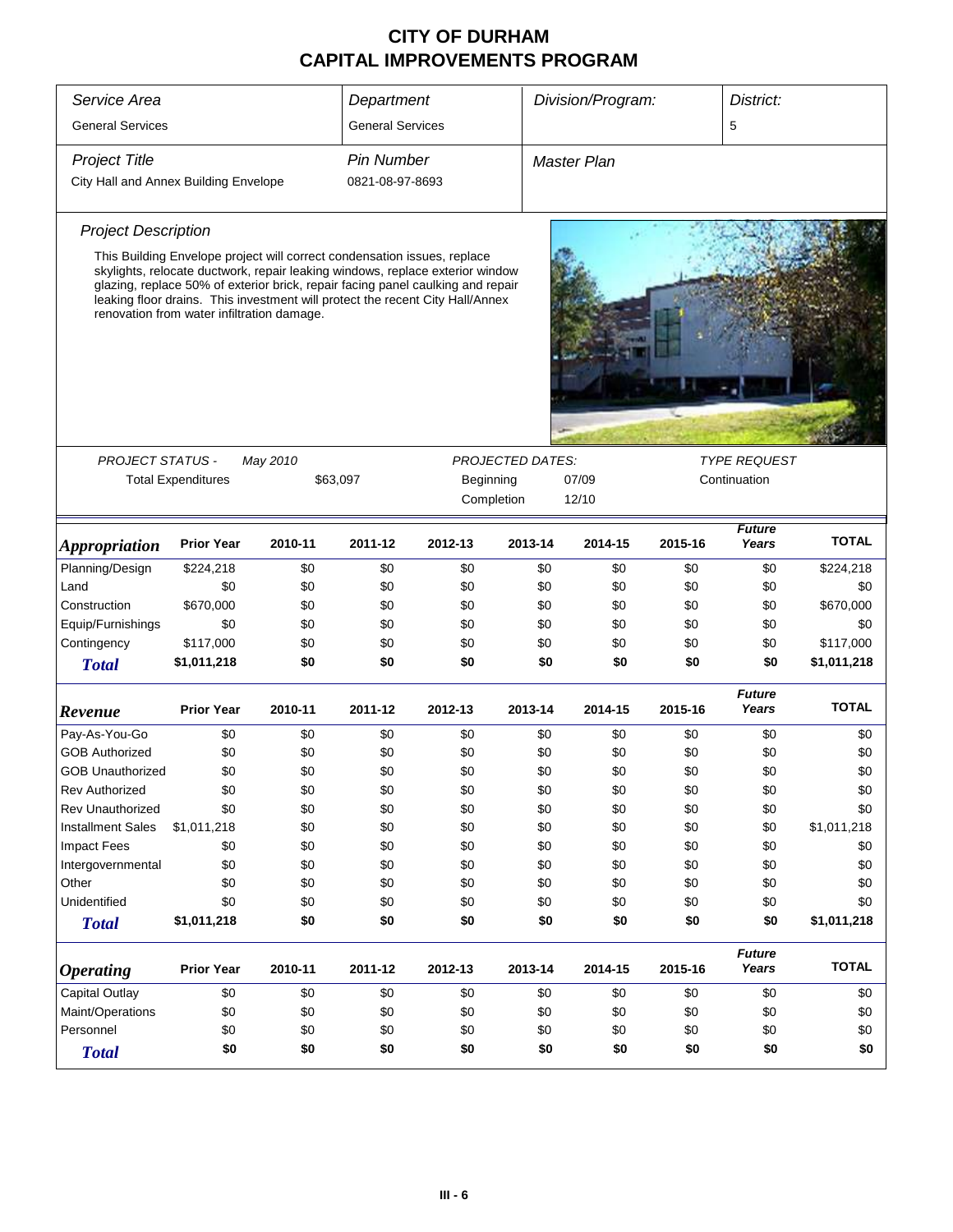| Service Area                                   |                                                                                                                                                                                                                                                                                                 |              | Department              |           | Division/Program:<br>District: |                    |         |                        |              |  |
|------------------------------------------------|-------------------------------------------------------------------------------------------------------------------------------------------------------------------------------------------------------------------------------------------------------------------------------------------------|--------------|-------------------------|-----------|--------------------------------|--------------------|---------|------------------------|--------------|--|
| <b>General Services</b>                        |                                                                                                                                                                                                                                                                                                 |              | <b>General Services</b> |           |                                |                    |         | 5                      |              |  |
| <b>Project Title</b>                           |                                                                                                                                                                                                                                                                                                 |              | <b>Pin Number</b>       |           |                                | <b>Master Plan</b> |         |                        |              |  |
| City Hall Office Space Expansion /<br>Upgrades |                                                                                                                                                                                                                                                                                                 |              | 0821-08-97-8693         |           |                                |                    |         |                        |              |  |
| <b>Project Description</b>                     |                                                                                                                                                                                                                                                                                                 |              |                         |           |                                |                    |         |                        |              |  |
|                                                | This project will renovate the 140,426 square foot City Hall and the first floor of<br>the City Hall Annex. Renovations will improve workspace for city departments<br>and access for citizens. This project also includes renovation of the City<br>Council Chambers and deferred maintenance. |              |                         |           |                                |                    |         |                        |              |  |
|                                                |                                                                                                                                                                                                                                                                                                 |              |                         |           |                                |                    |         |                        |              |  |
| <b>PROJECT STATUS -</b>                        |                                                                                                                                                                                                                                                                                                 | May 2010     |                         |           | <b>PROJECTED DATES:</b>        |                    |         | <b>TYPE REQUEST</b>    |              |  |
|                                                | <b>Total Expenditures</b>                                                                                                                                                                                                                                                                       | \$13,401,255 |                         | Beginning |                                | 07/04              |         | Continuation           |              |  |
|                                                |                                                                                                                                                                                                                                                                                                 |              |                         |           | Completion                     | 01/10              |         |                        |              |  |
| <i><b>Appropriation</b></i>                    | <b>Prior Year</b>                                                                                                                                                                                                                                                                               | 2010-11      | 2011-12                 | 2012-13   | 2013-14                        | 2014-15            | 2015-16 | <b>Future</b><br>Years | <b>TOTAL</b> |  |
| Planning/Design                                | \$1,438,078                                                                                                                                                                                                                                                                                     | \$0          | \$0                     | \$0       | \$0                            | \$0                | \$0     | \$0                    |              |  |
| Land                                           |                                                                                                                                                                                                                                                                                                 |              |                         |           |                                |                    |         |                        | \$1,438,078  |  |
|                                                | \$0                                                                                                                                                                                                                                                                                             | \$0          | \$0                     | \$0       | \$0                            | \$0                | \$0     | \$0                    | \$0          |  |
| Construction                                   | 11,130,925                                                                                                                                                                                                                                                                                      | \$0          | \$0                     | \$0       | \$0                            | \$0                | \$0     | \$0                    | 11,130,925   |  |
| Equip/Furnishings                              | \$445,782                                                                                                                                                                                                                                                                                       | \$0          | \$0                     | \$0       | \$0                            | \$0                | \$0     | \$0                    | \$445,782    |  |
| Contingency                                    | \$609,343                                                                                                                                                                                                                                                                                       | \$0          | \$0                     | \$0       |                                | \$0<br>\$0         | \$0     | \$0                    | \$609,343    |  |
| <b>Total</b>                                   | \$13,624,128                                                                                                                                                                                                                                                                                    | \$0          | \$0                     | \$0       |                                | \$0<br>\$0         | \$0     | \$0                    | \$13,624,128 |  |
| Revenue                                        | <b>Prior Year</b>                                                                                                                                                                                                                                                                               | 2010-11      | 2011-12                 | 2012-13   | 2013-14                        | 2014-15            | 2015-16 | <b>Future</b><br>Years | <b>TOTAL</b> |  |
| Pay-As-You-Go                                  | \$2,687,828                                                                                                                                                                                                                                                                                     | \$0          | \$0                     | \$0       | \$0                            | \$0                | \$0     | \$0                    | \$2,687,828  |  |
| <b>GOB Authorized</b>                          | \$8,144,000                                                                                                                                                                                                                                                                                     | \$0          | \$0                     | \$0       | \$0                            | \$0                | \$0     | \$0                    | \$8,144,000  |  |
| <b>GOB Unauthorized</b>                        | \$0                                                                                                                                                                                                                                                                                             | \$0          | \$0                     | \$0       |                                | \$0<br>\$0         | \$0     | \$0                    | \$0          |  |
| <b>Rev Authorized</b>                          | \$0                                                                                                                                                                                                                                                                                             | \$0          | \$0                     | \$0       | \$0                            | \$0                | \$0     | \$0                    | \$0          |  |
| <b>Rev Unauthorized</b>                        | \$0                                                                                                                                                                                                                                                                                             | \$0          | \$0                     | \$0       | \$0                            | \$0                | \$0     | \$0                    | \$0          |  |
| <b>Installment Sales</b>                       | \$1,451,000                                                                                                                                                                                                                                                                                     | \$0          | \$0                     | \$0       | \$0                            | \$0                | \$0     | \$0                    | \$1,451,000  |  |
| <b>Impact Fees</b>                             | \$0                                                                                                                                                                                                                                                                                             | \$0          | \$0                     | \$0       | \$0                            | \$0                | \$0     | \$0                    | \$0          |  |
| Intergovernmental                              | \$341,300                                                                                                                                                                                                                                                                                       | \$0          | \$0                     | \$0       | \$0                            | \$0                | \$0     | \$0                    | \$341,300    |  |
| Other                                          | \$1,000,000                                                                                                                                                                                                                                                                                     | \$0          | \$0                     | \$0       | \$0                            | \$0                | \$0     | \$0                    | \$1,000,000  |  |
| Unidentified                                   | \$0                                                                                                                                                                                                                                                                                             | \$0          | \$0                     | \$0       |                                | \$0<br>\$0         | \$0     | \$0                    | \$0          |  |
| <b>Total</b>                                   | \$13,624,128                                                                                                                                                                                                                                                                                    | \$0          | \$0                     | \$0       |                                | \$0<br>\$0         | \$0     | \$0                    | \$13,624,128 |  |
| <b>Operating</b>                               | <b>Prior Year</b>                                                                                                                                                                                                                                                                               | 2010-11      | 2011-12                 | 2012-13   | 2013-14                        | 2014-15            | 2015-16 | <b>Future</b><br>Years | <b>TOTAL</b> |  |
| Capital Outlay                                 | \$0                                                                                                                                                                                                                                                                                             | \$0          | \$0                     | \$0       | \$0                            | \$0                | \$0     | \$0                    | \$0          |  |
| Maint/Operations                               | \$0                                                                                                                                                                                                                                                                                             | \$0          | \$0                     | \$0       |                                | \$0<br>\$0         | \$0     | \$0                    | \$0          |  |
| Personnel                                      | \$0                                                                                                                                                                                                                                                                                             | \$0          | \$0                     | \$0       |                                | \$0<br>\$0         | \$0     | \$0                    | \$0          |  |
|                                                | \$0                                                                                                                                                                                                                                                                                             | \$0          | \$0                     | \$0       |                                | \$0<br>\$0         | \$0     | \$0                    | \$0          |  |
| <b>Total</b>                                   |                                                                                                                                                                                                                                                                                                 |              |                         |           |                                |                    |         |                        |              |  |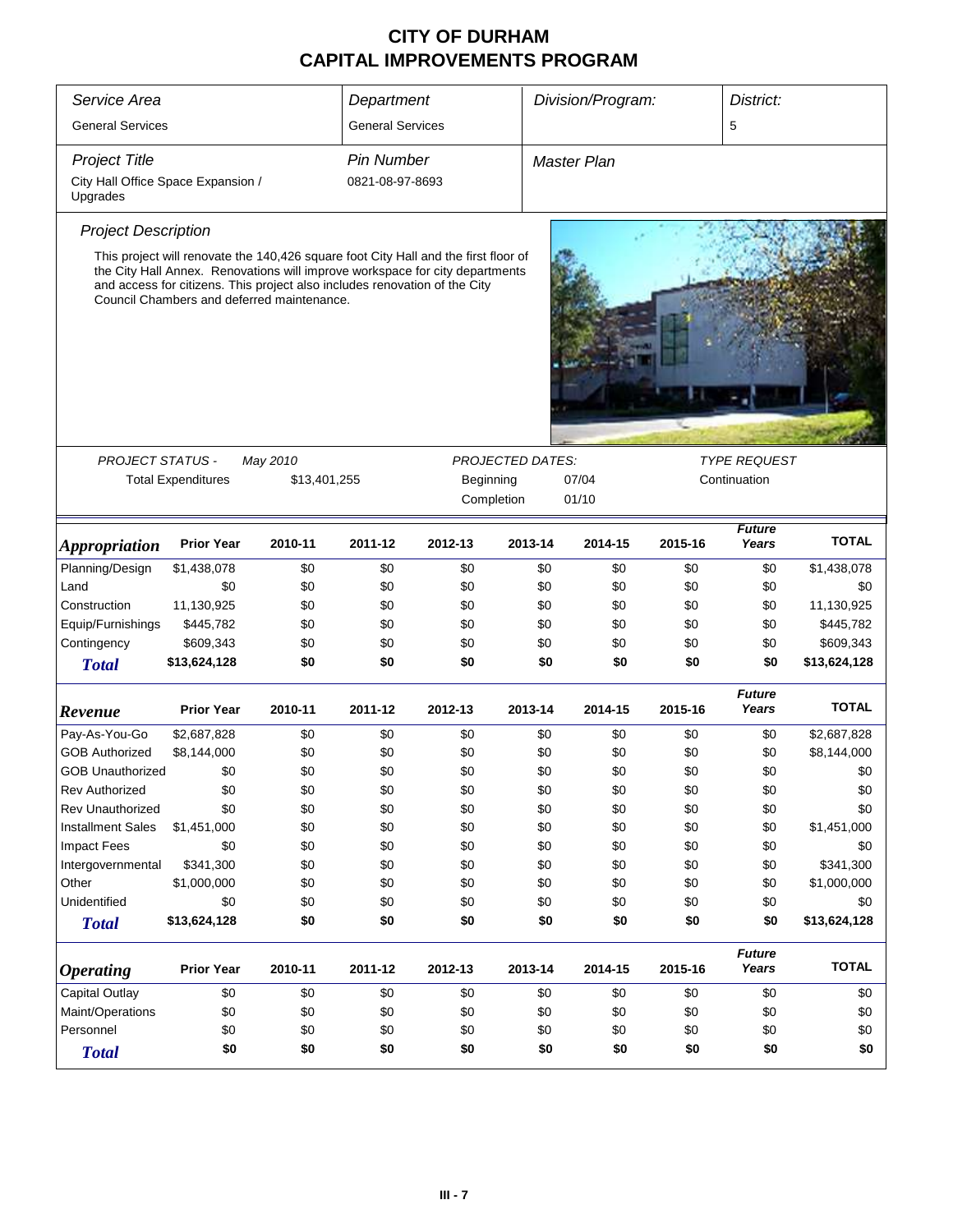| Division/Program:<br>Service Area<br>Department<br>District:<br><b>General Services</b><br>Solid Waste Management<br>Waste Disposal<br>All<br><b>Project Title</b><br><b>Pin Number</b><br>Master Plan<br>Land Clearing and Inert Debris Closure<br>0832-12-96-0991<br>Solid Waste Management 10-Year Plan Update<br><b>Project Description</b><br>In 1998, NCDENR required municipalities with landfills permitted as demolition<br>landfills to comply with site criteria requirements or cease operations and<br>submit a closure plan. Preliminary closure work has been completed on a<br>portion of the landfill, but complete closure of the entire landfill is required.<br><b>PROJECT STATUS -</b><br>May 2010<br><b>PROJECTED DATES:</b><br><b>TYPE REQUEST</b><br><b>Total Expenditures</b><br>07/07<br>\$234,055<br>Beginning<br>New<br>12/09<br>Completion<br><b>Future</b><br><b>TOTAL</b><br>Years<br><b>Prior Year</b><br>2011-12<br>2012-13<br>2013-14<br>2014-15<br>2015-16<br>2010-11<br><i><b>Appropriation</b></i><br>Planning/Design<br>\$96,000<br>\$0<br>\$0<br>\$0<br>\$0<br>\$0<br>\$0<br>\$0<br>\$96,000<br>Land<br>\$0<br>\$0<br>\$0<br>\$0<br>\$0<br>\$0<br>\$0<br>\$0<br>\$0<br>Construction<br>\$264,000<br>\$0<br>\$0<br>\$0<br>\$0<br>\$0<br>\$0<br>\$264,000<br>\$0<br>Equip/Furnishings<br>\$0<br>\$0<br>\$0<br>\$0<br>\$0<br>\$0<br>\$0<br>\$0<br>\$0<br>Contingency<br>\$40,000<br>\$0<br>\$0<br>\$0<br>\$0<br>\$0<br>\$0<br>\$0<br>\$40,000<br>\$400,000<br>\$0<br>\$0<br>\$0<br>\$0<br>\$0<br>\$0<br>\$0<br>\$400,000<br><b>Total</b><br><b>Future</b><br><b>TOTAL</b><br><b>Prior Year</b><br>2011-12<br>2013-14<br>2015-16<br>Years<br>2010-11<br>2012-13<br>2014-15<br>Pay-As-You-Go<br>\$400,000<br>\$0<br>\$0<br>\$0<br>\$0<br>\$0<br>\$0<br>\$0<br>\$400,000<br><b>GOB Authorized</b><br>\$0<br>\$0<br>\$0<br>\$0<br>\$0<br>\$0<br>\$0<br>\$0<br>\$0<br>\$0<br>\$0<br>\$0<br>\$0<br>\$0<br>\$0<br>\$0<br>\$0<br>\$0<br><b>GOB Unauthorized</b><br>\$0<br>\$0<br>\$0<br>\$0<br>\$0<br>\$0<br>\$0<br>\$0<br>\$0<br><b>Rev Authorized</b><br><b>Rev Unauthorized</b><br>\$0<br>\$0<br>\$0<br>\$0<br>\$0<br>\$0<br>\$0<br>\$0<br>\$0<br><b>Installment Sales</b><br>\$0<br>\$0<br>\$0<br>\$0<br>\$0<br>\$0<br>\$0<br>\$0<br>\$0<br><b>Impact Fees</b><br>\$0<br>\$0<br>\$0<br>\$0<br>\$0<br>\$0<br>\$0<br>\$0<br>\$0<br>\$0<br>\$0<br>\$0<br>\$0<br>\$0<br>\$0<br>\$0<br>\$0<br>\$0<br>Intergovernmental<br>\$0<br>Other<br>\$0<br>\$0<br>\$0<br>\$0<br>\$0<br>\$0<br>\$0<br>\$0<br>Unidentified<br>\$0<br>\$0<br>\$0<br>\$0<br>\$0<br>\$0<br>\$0<br>\$0<br>\$0<br>\$0<br>\$0<br>\$0<br>\$0<br>\$400,000<br>\$0<br>\$0<br>\$0<br>\$400,000<br><b>Total</b><br><b>Future</b><br><b>TOTAL</b><br><b>Prior Year</b><br>Years<br>2010-11<br>2011-12<br>2012-13<br>2013-14<br>2014-15<br>2015-16<br>Capital Outlay<br>\$0<br>\$0<br>\$0<br>\$0<br>\$0<br>\$0<br>\$0<br>\$0<br>\$0<br>Maint/Operations<br>\$0<br>\$0<br>\$0<br>\$0<br>\$0<br>\$0<br>\$0<br>\$0<br>\$0<br>Personnel<br>\$0<br>\$0<br>\$0<br>\$0<br>\$0<br>\$0<br>\$0<br>\$0<br>\$0<br>\$0<br>\$0<br>\$0<br>\$0<br>\$0<br>\$0<br>\$0<br>\$0<br>\$0<br><b>Total</b> |                  |  |  |  |  |  |  |  |
|---------------------------------------------------------------------------------------------------------------------------------------------------------------------------------------------------------------------------------------------------------------------------------------------------------------------------------------------------------------------------------------------------------------------------------------------------------------------------------------------------------------------------------------------------------------------------------------------------------------------------------------------------------------------------------------------------------------------------------------------------------------------------------------------------------------------------------------------------------------------------------------------------------------------------------------------------------------------------------------------------------------------------------------------------------------------------------------------------------------------------------------------------------------------------------------------------------------------------------------------------------------------------------------------------------------------------------------------------------------------------------------------------------------------------------------------------------------------------------------------------------------------------------------------------------------------------------------------------------------------------------------------------------------------------------------------------------------------------------------------------------------------------------------------------------------------------------------------------------------------------------------------------------------------------------------------------------------------------------------------------------------------------------------------------------------------------------------------------------------------------------------------------------------------------------------------------------------------------------------------------------------------------------------------------------------------------------------------------------------------------------------------------------------------------------------------------------------------------------------------------------------------------------------------------------------------------------------------------------------------------------------------------------------------------------------------------------------------------------------------------------------------------------------------------------------------------------------------------------------------------------------------------------------------------------------------------------------------------------------------------------------------------------------------------------------------------------------------------------------------------------------------------------------------|------------------|--|--|--|--|--|--|--|
|                                                                                                                                                                                                                                                                                                                                                                                                                                                                                                                                                                                                                                                                                                                                                                                                                                                                                                                                                                                                                                                                                                                                                                                                                                                                                                                                                                                                                                                                                                                                                                                                                                                                                                                                                                                                                                                                                                                                                                                                                                                                                                                                                                                                                                                                                                                                                                                                                                                                                                                                                                                                                                                                                                                                                                                                                                                                                                                                                                                                                                                                                                                                                                     |                  |  |  |  |  |  |  |  |
|                                                                                                                                                                                                                                                                                                                                                                                                                                                                                                                                                                                                                                                                                                                                                                                                                                                                                                                                                                                                                                                                                                                                                                                                                                                                                                                                                                                                                                                                                                                                                                                                                                                                                                                                                                                                                                                                                                                                                                                                                                                                                                                                                                                                                                                                                                                                                                                                                                                                                                                                                                                                                                                                                                                                                                                                                                                                                                                                                                                                                                                                                                                                                                     |                  |  |  |  |  |  |  |  |
|                                                                                                                                                                                                                                                                                                                                                                                                                                                                                                                                                                                                                                                                                                                                                                                                                                                                                                                                                                                                                                                                                                                                                                                                                                                                                                                                                                                                                                                                                                                                                                                                                                                                                                                                                                                                                                                                                                                                                                                                                                                                                                                                                                                                                                                                                                                                                                                                                                                                                                                                                                                                                                                                                                                                                                                                                                                                                                                                                                                                                                                                                                                                                                     |                  |  |  |  |  |  |  |  |
|                                                                                                                                                                                                                                                                                                                                                                                                                                                                                                                                                                                                                                                                                                                                                                                                                                                                                                                                                                                                                                                                                                                                                                                                                                                                                                                                                                                                                                                                                                                                                                                                                                                                                                                                                                                                                                                                                                                                                                                                                                                                                                                                                                                                                                                                                                                                                                                                                                                                                                                                                                                                                                                                                                                                                                                                                                                                                                                                                                                                                                                                                                                                                                     |                  |  |  |  |  |  |  |  |
|                                                                                                                                                                                                                                                                                                                                                                                                                                                                                                                                                                                                                                                                                                                                                                                                                                                                                                                                                                                                                                                                                                                                                                                                                                                                                                                                                                                                                                                                                                                                                                                                                                                                                                                                                                                                                                                                                                                                                                                                                                                                                                                                                                                                                                                                                                                                                                                                                                                                                                                                                                                                                                                                                                                                                                                                                                                                                                                                                                                                                                                                                                                                                                     |                  |  |  |  |  |  |  |  |
|                                                                                                                                                                                                                                                                                                                                                                                                                                                                                                                                                                                                                                                                                                                                                                                                                                                                                                                                                                                                                                                                                                                                                                                                                                                                                                                                                                                                                                                                                                                                                                                                                                                                                                                                                                                                                                                                                                                                                                                                                                                                                                                                                                                                                                                                                                                                                                                                                                                                                                                                                                                                                                                                                                                                                                                                                                                                                                                                                                                                                                                                                                                                                                     |                  |  |  |  |  |  |  |  |
|                                                                                                                                                                                                                                                                                                                                                                                                                                                                                                                                                                                                                                                                                                                                                                                                                                                                                                                                                                                                                                                                                                                                                                                                                                                                                                                                                                                                                                                                                                                                                                                                                                                                                                                                                                                                                                                                                                                                                                                                                                                                                                                                                                                                                                                                                                                                                                                                                                                                                                                                                                                                                                                                                                                                                                                                                                                                                                                                                                                                                                                                                                                                                                     |                  |  |  |  |  |  |  |  |
|                                                                                                                                                                                                                                                                                                                                                                                                                                                                                                                                                                                                                                                                                                                                                                                                                                                                                                                                                                                                                                                                                                                                                                                                                                                                                                                                                                                                                                                                                                                                                                                                                                                                                                                                                                                                                                                                                                                                                                                                                                                                                                                                                                                                                                                                                                                                                                                                                                                                                                                                                                                                                                                                                                                                                                                                                                                                                                                                                                                                                                                                                                                                                                     |                  |  |  |  |  |  |  |  |
|                                                                                                                                                                                                                                                                                                                                                                                                                                                                                                                                                                                                                                                                                                                                                                                                                                                                                                                                                                                                                                                                                                                                                                                                                                                                                                                                                                                                                                                                                                                                                                                                                                                                                                                                                                                                                                                                                                                                                                                                                                                                                                                                                                                                                                                                                                                                                                                                                                                                                                                                                                                                                                                                                                                                                                                                                                                                                                                                                                                                                                                                                                                                                                     |                  |  |  |  |  |  |  |  |
|                                                                                                                                                                                                                                                                                                                                                                                                                                                                                                                                                                                                                                                                                                                                                                                                                                                                                                                                                                                                                                                                                                                                                                                                                                                                                                                                                                                                                                                                                                                                                                                                                                                                                                                                                                                                                                                                                                                                                                                                                                                                                                                                                                                                                                                                                                                                                                                                                                                                                                                                                                                                                                                                                                                                                                                                                                                                                                                                                                                                                                                                                                                                                                     |                  |  |  |  |  |  |  |  |
|                                                                                                                                                                                                                                                                                                                                                                                                                                                                                                                                                                                                                                                                                                                                                                                                                                                                                                                                                                                                                                                                                                                                                                                                                                                                                                                                                                                                                                                                                                                                                                                                                                                                                                                                                                                                                                                                                                                                                                                                                                                                                                                                                                                                                                                                                                                                                                                                                                                                                                                                                                                                                                                                                                                                                                                                                                                                                                                                                                                                                                                                                                                                                                     |                  |  |  |  |  |  |  |  |
|                                                                                                                                                                                                                                                                                                                                                                                                                                                                                                                                                                                                                                                                                                                                                                                                                                                                                                                                                                                                                                                                                                                                                                                                                                                                                                                                                                                                                                                                                                                                                                                                                                                                                                                                                                                                                                                                                                                                                                                                                                                                                                                                                                                                                                                                                                                                                                                                                                                                                                                                                                                                                                                                                                                                                                                                                                                                                                                                                                                                                                                                                                                                                                     |                  |  |  |  |  |  |  |  |
|                                                                                                                                                                                                                                                                                                                                                                                                                                                                                                                                                                                                                                                                                                                                                                                                                                                                                                                                                                                                                                                                                                                                                                                                                                                                                                                                                                                                                                                                                                                                                                                                                                                                                                                                                                                                                                                                                                                                                                                                                                                                                                                                                                                                                                                                                                                                                                                                                                                                                                                                                                                                                                                                                                                                                                                                                                                                                                                                                                                                                                                                                                                                                                     |                  |  |  |  |  |  |  |  |
|                                                                                                                                                                                                                                                                                                                                                                                                                                                                                                                                                                                                                                                                                                                                                                                                                                                                                                                                                                                                                                                                                                                                                                                                                                                                                                                                                                                                                                                                                                                                                                                                                                                                                                                                                                                                                                                                                                                                                                                                                                                                                                                                                                                                                                                                                                                                                                                                                                                                                                                                                                                                                                                                                                                                                                                                                                                                                                                                                                                                                                                                                                                                                                     |                  |  |  |  |  |  |  |  |
|                                                                                                                                                                                                                                                                                                                                                                                                                                                                                                                                                                                                                                                                                                                                                                                                                                                                                                                                                                                                                                                                                                                                                                                                                                                                                                                                                                                                                                                                                                                                                                                                                                                                                                                                                                                                                                                                                                                                                                                                                                                                                                                                                                                                                                                                                                                                                                                                                                                                                                                                                                                                                                                                                                                                                                                                                                                                                                                                                                                                                                                                                                                                                                     |                  |  |  |  |  |  |  |  |
|                                                                                                                                                                                                                                                                                                                                                                                                                                                                                                                                                                                                                                                                                                                                                                                                                                                                                                                                                                                                                                                                                                                                                                                                                                                                                                                                                                                                                                                                                                                                                                                                                                                                                                                                                                                                                                                                                                                                                                                                                                                                                                                                                                                                                                                                                                                                                                                                                                                                                                                                                                                                                                                                                                                                                                                                                                                                                                                                                                                                                                                                                                                                                                     |                  |  |  |  |  |  |  |  |
|                                                                                                                                                                                                                                                                                                                                                                                                                                                                                                                                                                                                                                                                                                                                                                                                                                                                                                                                                                                                                                                                                                                                                                                                                                                                                                                                                                                                                                                                                                                                                                                                                                                                                                                                                                                                                                                                                                                                                                                                                                                                                                                                                                                                                                                                                                                                                                                                                                                                                                                                                                                                                                                                                                                                                                                                                                                                                                                                                                                                                                                                                                                                                                     |                  |  |  |  |  |  |  |  |
|                                                                                                                                                                                                                                                                                                                                                                                                                                                                                                                                                                                                                                                                                                                                                                                                                                                                                                                                                                                                                                                                                                                                                                                                                                                                                                                                                                                                                                                                                                                                                                                                                                                                                                                                                                                                                                                                                                                                                                                                                                                                                                                                                                                                                                                                                                                                                                                                                                                                                                                                                                                                                                                                                                                                                                                                                                                                                                                                                                                                                                                                                                                                                                     |                  |  |  |  |  |  |  |  |
|                                                                                                                                                                                                                                                                                                                                                                                                                                                                                                                                                                                                                                                                                                                                                                                                                                                                                                                                                                                                                                                                                                                                                                                                                                                                                                                                                                                                                                                                                                                                                                                                                                                                                                                                                                                                                                                                                                                                                                                                                                                                                                                                                                                                                                                                                                                                                                                                                                                                                                                                                                                                                                                                                                                                                                                                                                                                                                                                                                                                                                                                                                                                                                     | Revenue          |  |  |  |  |  |  |  |
|                                                                                                                                                                                                                                                                                                                                                                                                                                                                                                                                                                                                                                                                                                                                                                                                                                                                                                                                                                                                                                                                                                                                                                                                                                                                                                                                                                                                                                                                                                                                                                                                                                                                                                                                                                                                                                                                                                                                                                                                                                                                                                                                                                                                                                                                                                                                                                                                                                                                                                                                                                                                                                                                                                                                                                                                                                                                                                                                                                                                                                                                                                                                                                     |                  |  |  |  |  |  |  |  |
|                                                                                                                                                                                                                                                                                                                                                                                                                                                                                                                                                                                                                                                                                                                                                                                                                                                                                                                                                                                                                                                                                                                                                                                                                                                                                                                                                                                                                                                                                                                                                                                                                                                                                                                                                                                                                                                                                                                                                                                                                                                                                                                                                                                                                                                                                                                                                                                                                                                                                                                                                                                                                                                                                                                                                                                                                                                                                                                                                                                                                                                                                                                                                                     |                  |  |  |  |  |  |  |  |
|                                                                                                                                                                                                                                                                                                                                                                                                                                                                                                                                                                                                                                                                                                                                                                                                                                                                                                                                                                                                                                                                                                                                                                                                                                                                                                                                                                                                                                                                                                                                                                                                                                                                                                                                                                                                                                                                                                                                                                                                                                                                                                                                                                                                                                                                                                                                                                                                                                                                                                                                                                                                                                                                                                                                                                                                                                                                                                                                                                                                                                                                                                                                                                     |                  |  |  |  |  |  |  |  |
|                                                                                                                                                                                                                                                                                                                                                                                                                                                                                                                                                                                                                                                                                                                                                                                                                                                                                                                                                                                                                                                                                                                                                                                                                                                                                                                                                                                                                                                                                                                                                                                                                                                                                                                                                                                                                                                                                                                                                                                                                                                                                                                                                                                                                                                                                                                                                                                                                                                                                                                                                                                                                                                                                                                                                                                                                                                                                                                                                                                                                                                                                                                                                                     |                  |  |  |  |  |  |  |  |
|                                                                                                                                                                                                                                                                                                                                                                                                                                                                                                                                                                                                                                                                                                                                                                                                                                                                                                                                                                                                                                                                                                                                                                                                                                                                                                                                                                                                                                                                                                                                                                                                                                                                                                                                                                                                                                                                                                                                                                                                                                                                                                                                                                                                                                                                                                                                                                                                                                                                                                                                                                                                                                                                                                                                                                                                                                                                                                                                                                                                                                                                                                                                                                     |                  |  |  |  |  |  |  |  |
|                                                                                                                                                                                                                                                                                                                                                                                                                                                                                                                                                                                                                                                                                                                                                                                                                                                                                                                                                                                                                                                                                                                                                                                                                                                                                                                                                                                                                                                                                                                                                                                                                                                                                                                                                                                                                                                                                                                                                                                                                                                                                                                                                                                                                                                                                                                                                                                                                                                                                                                                                                                                                                                                                                                                                                                                                                                                                                                                                                                                                                                                                                                                                                     |                  |  |  |  |  |  |  |  |
|                                                                                                                                                                                                                                                                                                                                                                                                                                                                                                                                                                                                                                                                                                                                                                                                                                                                                                                                                                                                                                                                                                                                                                                                                                                                                                                                                                                                                                                                                                                                                                                                                                                                                                                                                                                                                                                                                                                                                                                                                                                                                                                                                                                                                                                                                                                                                                                                                                                                                                                                                                                                                                                                                                                                                                                                                                                                                                                                                                                                                                                                                                                                                                     |                  |  |  |  |  |  |  |  |
|                                                                                                                                                                                                                                                                                                                                                                                                                                                                                                                                                                                                                                                                                                                                                                                                                                                                                                                                                                                                                                                                                                                                                                                                                                                                                                                                                                                                                                                                                                                                                                                                                                                                                                                                                                                                                                                                                                                                                                                                                                                                                                                                                                                                                                                                                                                                                                                                                                                                                                                                                                                                                                                                                                                                                                                                                                                                                                                                                                                                                                                                                                                                                                     |                  |  |  |  |  |  |  |  |
|                                                                                                                                                                                                                                                                                                                                                                                                                                                                                                                                                                                                                                                                                                                                                                                                                                                                                                                                                                                                                                                                                                                                                                                                                                                                                                                                                                                                                                                                                                                                                                                                                                                                                                                                                                                                                                                                                                                                                                                                                                                                                                                                                                                                                                                                                                                                                                                                                                                                                                                                                                                                                                                                                                                                                                                                                                                                                                                                                                                                                                                                                                                                                                     |                  |  |  |  |  |  |  |  |
|                                                                                                                                                                                                                                                                                                                                                                                                                                                                                                                                                                                                                                                                                                                                                                                                                                                                                                                                                                                                                                                                                                                                                                                                                                                                                                                                                                                                                                                                                                                                                                                                                                                                                                                                                                                                                                                                                                                                                                                                                                                                                                                                                                                                                                                                                                                                                                                                                                                                                                                                                                                                                                                                                                                                                                                                                                                                                                                                                                                                                                                                                                                                                                     |                  |  |  |  |  |  |  |  |
|                                                                                                                                                                                                                                                                                                                                                                                                                                                                                                                                                                                                                                                                                                                                                                                                                                                                                                                                                                                                                                                                                                                                                                                                                                                                                                                                                                                                                                                                                                                                                                                                                                                                                                                                                                                                                                                                                                                                                                                                                                                                                                                                                                                                                                                                                                                                                                                                                                                                                                                                                                                                                                                                                                                                                                                                                                                                                                                                                                                                                                                                                                                                                                     |                  |  |  |  |  |  |  |  |
|                                                                                                                                                                                                                                                                                                                                                                                                                                                                                                                                                                                                                                                                                                                                                                                                                                                                                                                                                                                                                                                                                                                                                                                                                                                                                                                                                                                                                                                                                                                                                                                                                                                                                                                                                                                                                                                                                                                                                                                                                                                                                                                                                                                                                                                                                                                                                                                                                                                                                                                                                                                                                                                                                                                                                                                                                                                                                                                                                                                                                                                                                                                                                                     | <b>Operating</b> |  |  |  |  |  |  |  |
|                                                                                                                                                                                                                                                                                                                                                                                                                                                                                                                                                                                                                                                                                                                                                                                                                                                                                                                                                                                                                                                                                                                                                                                                                                                                                                                                                                                                                                                                                                                                                                                                                                                                                                                                                                                                                                                                                                                                                                                                                                                                                                                                                                                                                                                                                                                                                                                                                                                                                                                                                                                                                                                                                                                                                                                                                                                                                                                                                                                                                                                                                                                                                                     |                  |  |  |  |  |  |  |  |
|                                                                                                                                                                                                                                                                                                                                                                                                                                                                                                                                                                                                                                                                                                                                                                                                                                                                                                                                                                                                                                                                                                                                                                                                                                                                                                                                                                                                                                                                                                                                                                                                                                                                                                                                                                                                                                                                                                                                                                                                                                                                                                                                                                                                                                                                                                                                                                                                                                                                                                                                                                                                                                                                                                                                                                                                                                                                                                                                                                                                                                                                                                                                                                     |                  |  |  |  |  |  |  |  |
|                                                                                                                                                                                                                                                                                                                                                                                                                                                                                                                                                                                                                                                                                                                                                                                                                                                                                                                                                                                                                                                                                                                                                                                                                                                                                                                                                                                                                                                                                                                                                                                                                                                                                                                                                                                                                                                                                                                                                                                                                                                                                                                                                                                                                                                                                                                                                                                                                                                                                                                                                                                                                                                                                                                                                                                                                                                                                                                                                                                                                                                                                                                                                                     |                  |  |  |  |  |  |  |  |
|                                                                                                                                                                                                                                                                                                                                                                                                                                                                                                                                                                                                                                                                                                                                                                                                                                                                                                                                                                                                                                                                                                                                                                                                                                                                                                                                                                                                                                                                                                                                                                                                                                                                                                                                                                                                                                                                                                                                                                                                                                                                                                                                                                                                                                                                                                                                                                                                                                                                                                                                                                                                                                                                                                                                                                                                                                                                                                                                                                                                                                                                                                                                                                     |                  |  |  |  |  |  |  |  |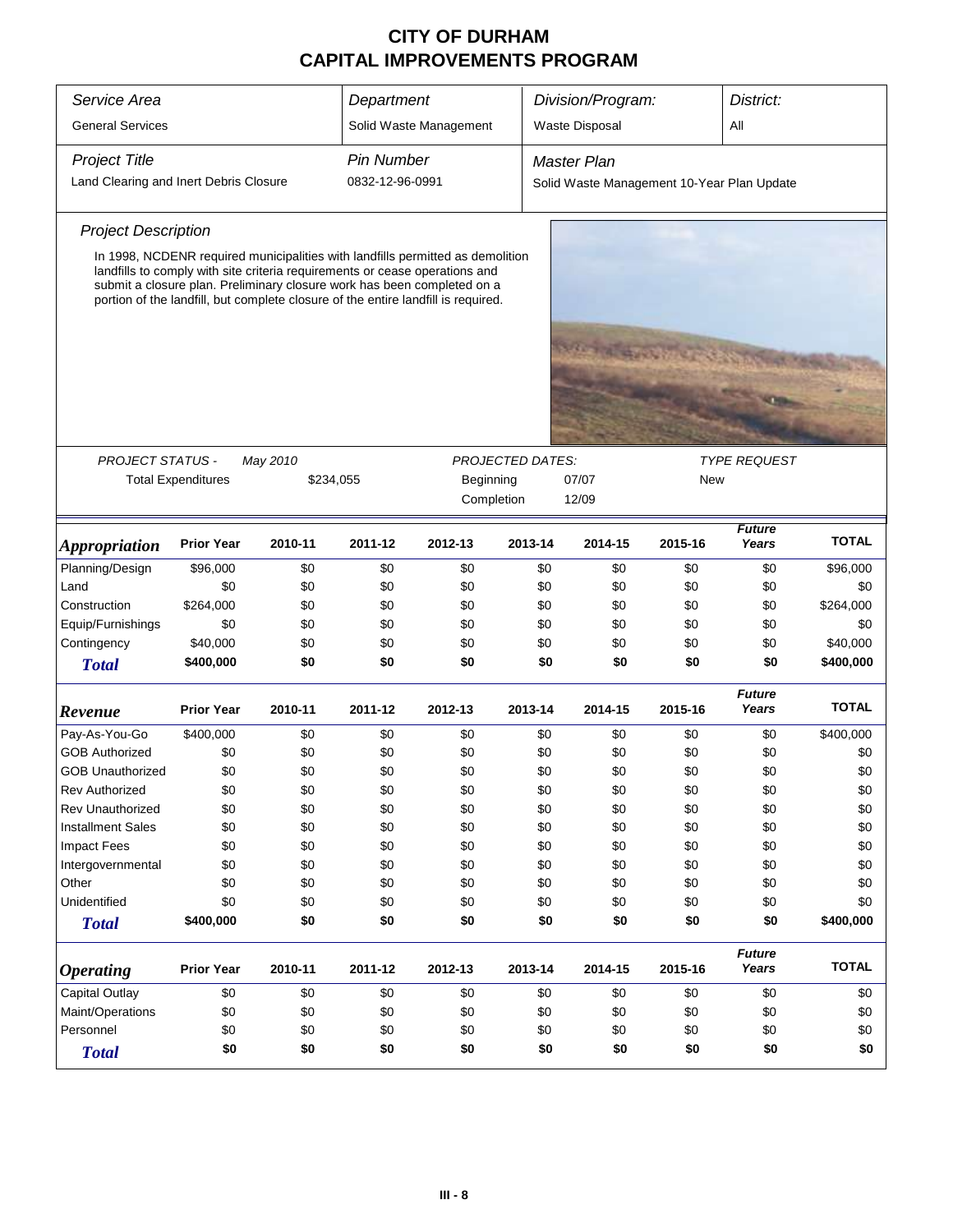| Service Area                    |                                                                                                                                                                                                                                                                                                                        |          | Department        |           |                         | Division/Program:  |            | District:              |              |  |
|---------------------------------|------------------------------------------------------------------------------------------------------------------------------------------------------------------------------------------------------------------------------------------------------------------------------------------------------------------------|----------|-------------------|-----------|-------------------------|--------------------|------------|------------------------|--------------|--|
| <b>General Services</b>         |                                                                                                                                                                                                                                                                                                                        |          | Water Management  |           |                         | Administration     |            | $\overline{2}$         |              |  |
| <b>Project Title</b>            |                                                                                                                                                                                                                                                                                                                        |          | <b>Pin Number</b> |           |                         | <b>Master Plan</b> |            |                        |              |  |
| <b>Landfill Road Relocation</b> |                                                                                                                                                                                                                                                                                                                        |          | 0842-01-19-3110   |           |                         |                    |            |                        |              |  |
| <b>Project Description</b>      |                                                                                                                                                                                                                                                                                                                        |          |                   |           |                         |                    |            |                        |              |  |
| likelihood of an accident.      | This project constructs a new gravel road around the base of the landfill to the<br>yard waste compost site and to the emergency debris processing site. The<br>current road crosses over the landfill, where there are steep slopes and the<br>possibility of settlement. These issues may contribute to an increased |          |                   |           |                         |                    |            |                        |              |  |
|                                 |                                                                                                                                                                                                                                                                                                                        |          |                   |           |                         |                    |            |                        |              |  |
| <b>PROJECT STATUS -</b>         |                                                                                                                                                                                                                                                                                                                        | May 2010 |                   |           | <b>PROJECTED DATES:</b> |                    |            | <b>TYPE REQUEST</b>    |              |  |
|                                 | <b>Total Expenditures</b>                                                                                                                                                                                                                                                                                              |          | \$0               | Beginning |                         | 07/09              | <b>New</b> |                        |              |  |
|                                 |                                                                                                                                                                                                                                                                                                                        |          |                   |           | Completion              | 07/10              |            |                        |              |  |
|                                 |                                                                                                                                                                                                                                                                                                                        |          |                   |           |                         |                    |            |                        |              |  |
| <b>Appropriation</b>            | <b>Prior Year</b>                                                                                                                                                                                                                                                                                                      | 2010-11  | 2011-12           | 2012-13   | 2013-14                 | 2014-15            | 2015-16    | <b>Future</b><br>Years | <b>TOTAL</b> |  |
| Planning/Design                 | \$92,610                                                                                                                                                                                                                                                                                                               | \$0      | \$0               | \$0       | \$0                     | \$0                | \$0        | \$0                    | \$92,610     |  |
| Land                            | \$0                                                                                                                                                                                                                                                                                                                    | \$0      | \$0               | \$0       | \$0                     | \$0                | \$0        | \$0                    | \$0          |  |
| Construction                    | \$324,135                                                                                                                                                                                                                                                                                                              | \$0      | \$0               | \$0       | \$0                     | \$0                | \$0        | \$0                    | \$324,135    |  |
| Equip/Furnishings               | \$0                                                                                                                                                                                                                                                                                                                    | \$0      | \$0               | \$0       | \$0                     | \$0                | \$0        | \$0                    | \$0          |  |
| Contingency                     | \$46,305                                                                                                                                                                                                                                                                                                               | \$0      | \$0               | \$0       | \$0                     | \$0                | \$0        | \$0                    | \$46,305     |  |
| <b>Total</b>                    | \$463,050                                                                                                                                                                                                                                                                                                              | \$0      | \$0               | \$0       | \$0                     | \$0                | \$0        | \$0                    | \$463,050    |  |
| Revenue                         | <b>Prior Year</b>                                                                                                                                                                                                                                                                                                      | 2010-11  | 2011-12           | 2012-13   | 2013-14                 | 2014-15            | 2015-16    | <b>Future</b><br>Years | <b>TOTAL</b> |  |
| Pay-As-You-Go                   | \$0                                                                                                                                                                                                                                                                                                                    | \$0      | \$0               | \$0       | \$0                     | \$0                | \$0        | \$0                    | \$0          |  |
| <b>GOB Authorized</b>           | \$0                                                                                                                                                                                                                                                                                                                    | \$0      | \$0               | \$0       | \$0                     | \$0                | \$0        | \$0                    | \$0          |  |
| <b>GOB Unauthorized</b>         | \$0                                                                                                                                                                                                                                                                                                                    | \$0      | \$0               | \$0       | \$0                     | \$0                | \$0        | \$0                    | \$0          |  |
| <b>Rev Authorized</b>           | \$0                                                                                                                                                                                                                                                                                                                    | \$0      | \$0               | \$0       | \$0                     | \$0                | \$0        | \$0                    | \$0          |  |
| <b>Rev Unauthorized</b>         | \$463,050                                                                                                                                                                                                                                                                                                              | \$0      | \$0               | \$0       | \$0                     | \$0                | \$0        | \$0                    | \$463,050    |  |
| <b>Installment Sales</b>        | \$0                                                                                                                                                                                                                                                                                                                    | \$0      | \$0               | \$0       | \$0                     | \$0                | \$0        | \$0                    | \$0          |  |
| <b>Impact Fees</b>              | \$0                                                                                                                                                                                                                                                                                                                    | \$0      | \$0               | \$0       | \$0                     | \$0                | \$0        | \$0                    | \$0          |  |
| Intergovernmental               | \$0                                                                                                                                                                                                                                                                                                                    | \$0      | \$0               | \$0       | \$0                     | \$0                | \$0        | \$0                    | \$0          |  |
| Other                           | \$0                                                                                                                                                                                                                                                                                                                    | \$0      | \$0               | \$0       | \$0                     | \$0                | \$0        | \$0                    | \$0          |  |
| Unidentified                    | \$0                                                                                                                                                                                                                                                                                                                    | \$0      | \$0               | \$0       | \$0                     | \$0                | \$0        | \$0                    | \$0          |  |
| <b>Total</b>                    | \$463,050                                                                                                                                                                                                                                                                                                              | \$0      | \$0               | \$0       | \$0                     | \$0                | \$0        | \$0                    | \$463,050    |  |
| <b>Operating</b>                | <b>Prior Year</b>                                                                                                                                                                                                                                                                                                      | 2010-11  | 2011-12           | 2012-13   | 2013-14                 | 2014-15            | 2015-16    | <b>Future</b><br>Years | <b>TOTAL</b> |  |
| <b>Capital Outlay</b>           | \$0                                                                                                                                                                                                                                                                                                                    | \$0      | \$0               | \$0       | \$0                     | \$0                | \$0        | \$0                    | \$0          |  |
| Maint/Operations                | \$0                                                                                                                                                                                                                                                                                                                    | \$0      | \$0               | \$0       | \$0                     | \$0                | \$0        | \$0                    | \$0          |  |
| Personnel                       | \$0                                                                                                                                                                                                                                                                                                                    | \$0      | \$0               | \$0       | \$0                     | \$0                | \$0        | \$0                    | \$0          |  |
| <b>Total</b>                    | \$0                                                                                                                                                                                                                                                                                                                    | \$0      | \$0               | \$0       | \$0                     | \$0                | \$0        | \$0                    | \$0          |  |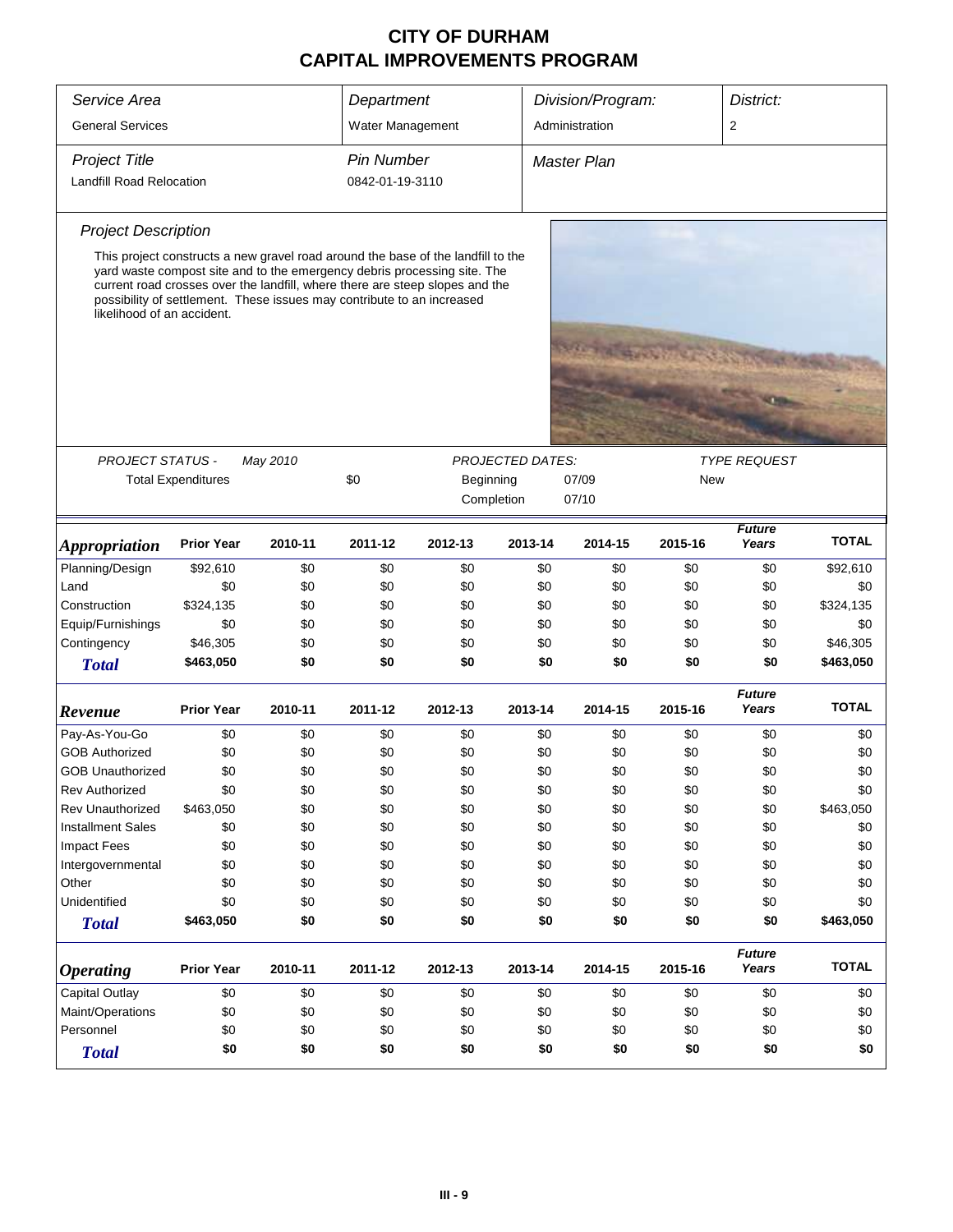| Service Area<br><b>General Services</b> | Department<br><b>Public Works</b> |           |                   | Division/Program:                                                                                                                                                 |                         | District:<br>4            |          |                        |              |
|-----------------------------------------|-----------------------------------|-----------|-------------------|-------------------------------------------------------------------------------------------------------------------------------------------------------------------|-------------------------|---------------------------|----------|------------------------|--------------|
|                                         |                                   |           |                   |                                                                                                                                                                   |                         | Transportation            |          |                        |              |
| <b>Project Title</b>                    |                                   |           | <b>Pin Number</b> |                                                                                                                                                                   |                         | <b>Master Plan</b>        |          |                        |              |
| Sign & Signal Shop                      |                                   |           | 0842-01-18-2258   |                                                                                                                                                                   |                         | Durham Comprehensive Plan |          |                        |              |
| <b>Project Description</b>              |                                   |           |                   |                                                                                                                                                                   |                         |                           |          |                        |              |
| site to improved uses.                  |                                   |           |                   | A new shop is needed to maintain necessary levels of service and to centralize<br>the facility location. A new signal shop would allow the return of the existing |                         |                           |          | ш                      |              |
|                                         |                                   |           |                   |                                                                                                                                                                   |                         |                           |          |                        |              |
| PROJECT STATUS -                        |                                   | May 2010  |                   |                                                                                                                                                                   | <b>PROJECTED DATES:</b> |                           |          | <b>TYPE REQUEST</b>    |              |
|                                         | <b>Total Expenditures</b>         | \$541,937 |                   |                                                                                                                                                                   | Beginning               | 07/07                     |          | Revision               |              |
|                                         |                                   |           |                   |                                                                                                                                                                   | Completion              | 12/13                     |          |                        |              |
| <b>Appropriation</b>                    | <b>Prior Year</b>                 | 2010-11   | 2011-12           | 2012-13                                                                                                                                                           | 2013-14                 | 2014-15                   | 2015-16  | <b>Future</b><br>Years | <b>TOTAL</b> |
| Planning/Design                         | \$456,200                         | \$0       | \$0               | \$0                                                                                                                                                               | \$0                     | \$0                       | \$0      | \$0                    | \$456,200    |
| Land                                    | \$0                               | \$0       | \$0               | \$0                                                                                                                                                               | \$0                     | \$0                       | \$0      | \$0                    | \$0          |
| Construction                            | \$673,800                         | \$0       | \$0               | \$2,475,000                                                                                                                                                       | \$0                     | \$0                       | \$0      | \$0                    | \$3,148,800  |
| Equip/Furnishings                       | \$0                               | \$0       | \$0               | \$0                                                                                                                                                               | \$0                     | \$0                       | \$0      | \$0                    | \$0          |
| Contingency                             | \$0                               | \$0       | \$0               | \$0                                                                                                                                                               | \$0                     | \$0                       | \$0      | \$0                    | \$0          |
| <b>Total</b>                            | \$1,130,000                       | \$0       | \$0               | \$2,475,000                                                                                                                                                       | \$0                     | \$0                       | \$0      | \$0                    | \$3,605,000  |
| Revenue                                 | <b>Prior Year</b>                 | 2010-11   | 2011-12           | 2012-13                                                                                                                                                           | 2013-14                 | 2014-15                   | 2015-16  | <b>Future</b><br>Years | <b>TOTAL</b> |
| Pay-As-You-Go                           | \$0                               | \$0       | \$0               | \$0                                                                                                                                                               | \$0                     | \$0                       | \$0      | \$0                    | \$0          |
| <b>GOB Authorized</b>                   | \$1,130,000                       | \$0       | \$0               | \$0                                                                                                                                                               | \$0                     | \$0                       | \$0      | \$0                    | \$1,130,000  |
| <b>GOB Unauthorized</b>                 | \$0                               | \$0       | \$0               | \$0                                                                                                                                                               | \$0                     | \$0                       | \$0      | \$0                    | \$0          |
| <b>Rev Authorized</b>                   | \$0                               | \$0       | \$0               | \$0                                                                                                                                                               | \$0                     | \$0                       | \$0      | \$0                    | \$0          |
| <b>Rev Unauthorized</b>                 | \$0                               | \$0       | \$0               | \$0                                                                                                                                                               | \$0                     | \$0                       | \$0      | \$0                    | \$0          |
| <b>Installment Sales</b>                | \$0                               | \$0       | \$0               | \$0                                                                                                                                                               | \$0                     | \$0                       | \$0      | \$0                    | \$0          |
| <b>Impact Fees</b>                      | \$0                               | \$0       | \$0               | \$0                                                                                                                                                               | \$0                     | \$0                       | \$0      | \$0                    | \$0          |
| Intergovernmental                       | \$0                               | \$0       | \$0               | \$0                                                                                                                                                               | \$0                     | \$0                       | \$0      | \$0                    | \$0          |
| Other                                   | \$0                               | \$0       | \$0               | \$0                                                                                                                                                               | \$0                     | \$0                       | \$0      | \$0                    | \$0          |
| Unidentified                            | \$0                               | \$0       | \$0               | \$2,475,000                                                                                                                                                       | \$0                     | \$0                       | \$0      | \$0                    | \$2,475,000  |
| <b>Total</b>                            | \$1,130,000                       | \$0       | \$0               | \$2,475,000                                                                                                                                                       | \$0                     | \$0                       | \$0      | \$0                    | \$3,605,000  |
| <b>Operating</b>                        | <b>Prior Year</b>                 | 2010-11   | 2011-12           | 2012-13                                                                                                                                                           | 2013-14                 | 2014-15                   | 2015-16  | <b>Future</b><br>Years | <b>TOTAL</b> |
| <b>Capital Outlay</b>                   | \$0                               | \$0       | \$0               | \$0                                                                                                                                                               | \$0                     | \$0                       | \$0      | \$0                    | \$0          |
| Maint/Operations                        | \$0                               | \$0       | \$0               | \$0                                                                                                                                                               | \$50,000                | \$50,000                  | \$60,000 | \$130,000              | \$290,000    |
| Personnel                               | \$0                               | \$0       | \$0               | \$0                                                                                                                                                               | \$0                     | \$0                       | \$0      | \$0                    | \$0          |
| <b>Total</b>                            | \$0                               | \$0       | \$0               | \$0                                                                                                                                                               | \$50,000                | \$50,000                  | \$60,000 | \$130,000              | \$290,000    |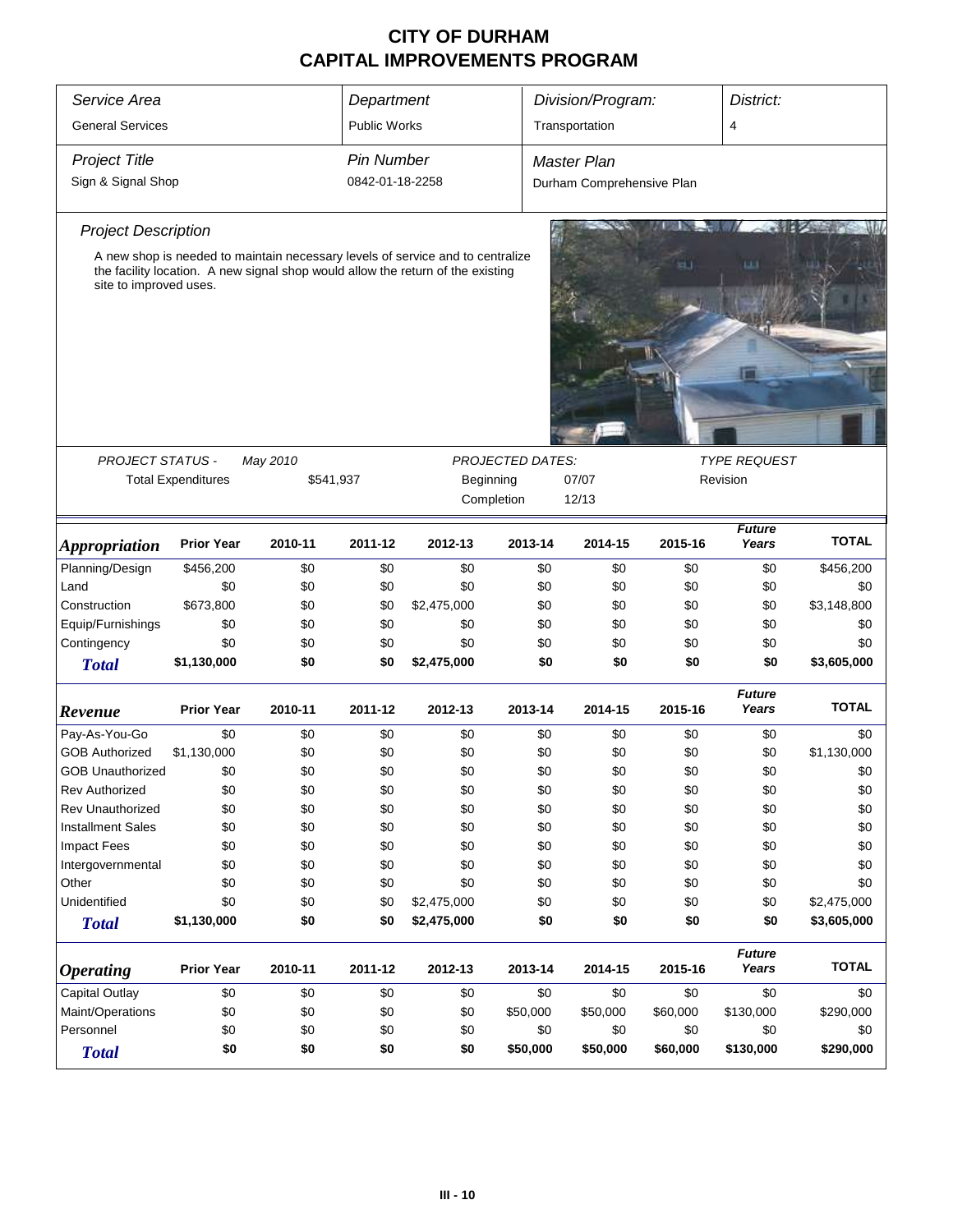| District:<br>Service Area<br>Department<br>Division/Program:<br><b>Operations - Street Sweeping</b><br><b>General Services</b><br>Solid Waste Management<br><b>Project Title</b><br><b>Pin Number</b><br><b>Master Plan</b><br>0832-12-96-0991<br>Solid Waste Garage Renovations<br><b>Project Description</b><br>Street Sweeping staff and equipment are currently housed off-site. This<br>project involves renovating the old Solid Waste Complex to accommodate<br>these additional divisions, equipment, improve the break room, and meet ADA<br>compliance for bathroom facilities for all Solid Waste Management personnel.<br><b>PROJECT STATUS -</b><br>May 2010<br><b>PROJECTED DATES:</b><br><b>TYPE REQUEST</b><br><b>Total Expenditures</b><br>Beginning<br>01/09<br>New<br>\$74,300<br>01/10<br>Completion<br><b>Future</b><br><b>TOTAL</b><br>Years<br><b>Prior Year</b><br>2011-12<br>2012-13<br>2013-14<br>2014-15<br>2015-16<br>2010-11<br>Planning/Design<br>\$18,525<br>\$18,525<br>\$0<br>\$0<br>\$0<br>\$0<br>\$0<br>\$0<br>\$0<br>Land<br>\$0<br>\$0<br>\$0<br>\$0<br>\$0<br>\$0<br>\$0<br>\$0<br>\$0<br>\$285,889<br>Construction<br>\$285,889<br>\$0<br>\$0<br>\$0<br>\$0<br>\$0<br>\$0<br>\$0<br>Equip/Furnishings<br>\$0<br>\$0<br>\$0<br>\$0<br>\$0<br>\$0<br>\$0<br>\$0<br>\$0<br>Contingency<br>\$33,824<br>\$0<br>\$0<br>\$0<br>\$0<br>\$0<br>\$0<br>\$0<br>\$33,824<br>\$338,238<br>\$0<br>\$0<br>\$0<br>\$0<br>\$0<br>\$0<br>\$0<br>\$338,238<br><b>Total</b><br><b>Future</b><br><b>TOTAL</b><br><b>Prior Year</b><br>Years<br>2010-11<br>2011-12<br>2012-13<br>2013-14<br>2015-16<br>2014-15<br>Pay-As-You-Go<br>\$0<br>\$0<br>\$0<br>\$0<br>\$0<br>\$0<br>\$0<br>\$0<br>\$0<br><b>GOB Authorized</b><br>\$0<br>\$0<br>\$0<br>\$0<br>\$0<br>\$0<br>\$0<br>\$0<br>\$0<br>\$0<br>\$0<br>\$0<br>\$0<br>\$0<br>\$0<br>\$0<br>\$0<br>\$0<br><b>GOB Unauthorized</b><br>\$0<br>\$0<br>\$0<br>\$0<br>\$0<br>\$0<br>\$0<br>\$0<br>\$0<br>Rev Authorized<br>Rev Unauthorized<br>\$0<br>\$0<br>\$0<br>\$0<br>\$0<br>\$0<br>\$0<br>\$0<br>\$0<br>\$0<br>\$0<br>\$338,238<br><b>Installment Sales</b><br>\$338,238<br>\$0<br>\$0<br>\$0<br>\$0<br>\$0<br><b>Impact Fees</b><br>\$0<br>\$0<br>\$0<br>\$0<br>\$0<br>\$0<br>\$0<br>\$0<br>\$0<br>\$0<br>\$0<br>\$0<br>\$0<br>\$0<br>\$0<br>\$0<br>\$0<br>\$0<br>Intergovernmental<br>Other<br>\$0<br>\$0<br>\$0<br>\$0<br>\$0<br>\$0<br>\$0<br>\$0<br>\$0<br>Unidentified<br>\$0<br>\$0<br>\$0<br>\$0<br>\$0<br>\$0<br>\$0<br>\$0<br>\$0<br>\$0<br>\$0<br>\$0<br>\$0<br>\$0<br>\$0<br>\$0<br>\$338,238<br>\$338,238<br><b>Total</b><br><b>Future</b><br><b>TOTAL</b><br><b>Prior Year</b><br>2013-14<br>2015-16<br>Years<br>2010-11<br>2011-12<br>2012-13<br>2014-15<br>Capital Outlay<br>\$0<br>\$0<br>\$0<br>\$0<br>\$0<br>\$0<br>\$0<br>\$0<br>\$0<br>Maint/Operations<br>\$0<br>\$0<br>\$0<br>\$0<br>\$0<br>\$0<br>\$0<br>\$0<br>\$0<br>Personnel<br>\$0<br>\$0<br>\$0<br>\$0<br>\$0<br>\$0<br>\$0<br>\$0<br>\$0<br>\$0<br>\$0<br>\$0<br>\$0<br>\$0<br>\$0<br>\$0<br>\$0<br>\$0<br><b>Total</b> |                             |  |  |  |  |  |  |  |  |
|-------------------------------------------------------------------------------------------------------------------------------------------------------------------------------------------------------------------------------------------------------------------------------------------------------------------------------------------------------------------------------------------------------------------------------------------------------------------------------------------------------------------------------------------------------------------------------------------------------------------------------------------------------------------------------------------------------------------------------------------------------------------------------------------------------------------------------------------------------------------------------------------------------------------------------------------------------------------------------------------------------------------------------------------------------------------------------------------------------------------------------------------------------------------------------------------------------------------------------------------------------------------------------------------------------------------------------------------------------------------------------------------------------------------------------------------------------------------------------------------------------------------------------------------------------------------------------------------------------------------------------------------------------------------------------------------------------------------------------------------------------------------------------------------------------------------------------------------------------------------------------------------------------------------------------------------------------------------------------------------------------------------------------------------------------------------------------------------------------------------------------------------------------------------------------------------------------------------------------------------------------------------------------------------------------------------------------------------------------------------------------------------------------------------------------------------------------------------------------------------------------------------------------------------------------------------------------------------------------------------------------------------------------------------------------------------------------------------------------------------------------------------------------------------------------------------------------------------------------------------------------------------------------------------------------------------------------------------------------------------------------------------------------------------------------------------------|-----------------------------|--|--|--|--|--|--|--|--|
|                                                                                                                                                                                                                                                                                                                                                                                                                                                                                                                                                                                                                                                                                                                                                                                                                                                                                                                                                                                                                                                                                                                                                                                                                                                                                                                                                                                                                                                                                                                                                                                                                                                                                                                                                                                                                                                                                                                                                                                                                                                                                                                                                                                                                                                                                                                                                                                                                                                                                                                                                                                                                                                                                                                                                                                                                                                                                                                                                                                                                                                                         |                             |  |  |  |  |  |  |  |  |
|                                                                                                                                                                                                                                                                                                                                                                                                                                                                                                                                                                                                                                                                                                                                                                                                                                                                                                                                                                                                                                                                                                                                                                                                                                                                                                                                                                                                                                                                                                                                                                                                                                                                                                                                                                                                                                                                                                                                                                                                                                                                                                                                                                                                                                                                                                                                                                                                                                                                                                                                                                                                                                                                                                                                                                                                                                                                                                                                                                                                                                                                         |                             |  |  |  |  |  |  |  |  |
|                                                                                                                                                                                                                                                                                                                                                                                                                                                                                                                                                                                                                                                                                                                                                                                                                                                                                                                                                                                                                                                                                                                                                                                                                                                                                                                                                                                                                                                                                                                                                                                                                                                                                                                                                                                                                                                                                                                                                                                                                                                                                                                                                                                                                                                                                                                                                                                                                                                                                                                                                                                                                                                                                                                                                                                                                                                                                                                                                                                                                                                                         |                             |  |  |  |  |  |  |  |  |
|                                                                                                                                                                                                                                                                                                                                                                                                                                                                                                                                                                                                                                                                                                                                                                                                                                                                                                                                                                                                                                                                                                                                                                                                                                                                                                                                                                                                                                                                                                                                                                                                                                                                                                                                                                                                                                                                                                                                                                                                                                                                                                                                                                                                                                                                                                                                                                                                                                                                                                                                                                                                                                                                                                                                                                                                                                                                                                                                                                                                                                                                         |                             |  |  |  |  |  |  |  |  |
|                                                                                                                                                                                                                                                                                                                                                                                                                                                                                                                                                                                                                                                                                                                                                                                                                                                                                                                                                                                                                                                                                                                                                                                                                                                                                                                                                                                                                                                                                                                                                                                                                                                                                                                                                                                                                                                                                                                                                                                                                                                                                                                                                                                                                                                                                                                                                                                                                                                                                                                                                                                                                                                                                                                                                                                                                                                                                                                                                                                                                                                                         |                             |  |  |  |  |  |  |  |  |
|                                                                                                                                                                                                                                                                                                                                                                                                                                                                                                                                                                                                                                                                                                                                                                                                                                                                                                                                                                                                                                                                                                                                                                                                                                                                                                                                                                                                                                                                                                                                                                                                                                                                                                                                                                                                                                                                                                                                                                                                                                                                                                                                                                                                                                                                                                                                                                                                                                                                                                                                                                                                                                                                                                                                                                                                                                                                                                                                                                                                                                                                         |                             |  |  |  |  |  |  |  |  |
|                                                                                                                                                                                                                                                                                                                                                                                                                                                                                                                                                                                                                                                                                                                                                                                                                                                                                                                                                                                                                                                                                                                                                                                                                                                                                                                                                                                                                                                                                                                                                                                                                                                                                                                                                                                                                                                                                                                                                                                                                                                                                                                                                                                                                                                                                                                                                                                                                                                                                                                                                                                                                                                                                                                                                                                                                                                                                                                                                                                                                                                                         |                             |  |  |  |  |  |  |  |  |
|                                                                                                                                                                                                                                                                                                                                                                                                                                                                                                                                                                                                                                                                                                                                                                                                                                                                                                                                                                                                                                                                                                                                                                                                                                                                                                                                                                                                                                                                                                                                                                                                                                                                                                                                                                                                                                                                                                                                                                                                                                                                                                                                                                                                                                                                                                                                                                                                                                                                                                                                                                                                                                                                                                                                                                                                                                                                                                                                                                                                                                                                         |                             |  |  |  |  |  |  |  |  |
|                                                                                                                                                                                                                                                                                                                                                                                                                                                                                                                                                                                                                                                                                                                                                                                                                                                                                                                                                                                                                                                                                                                                                                                                                                                                                                                                                                                                                                                                                                                                                                                                                                                                                                                                                                                                                                                                                                                                                                                                                                                                                                                                                                                                                                                                                                                                                                                                                                                                                                                                                                                                                                                                                                                                                                                                                                                                                                                                                                                                                                                                         |                             |  |  |  |  |  |  |  |  |
|                                                                                                                                                                                                                                                                                                                                                                                                                                                                                                                                                                                                                                                                                                                                                                                                                                                                                                                                                                                                                                                                                                                                                                                                                                                                                                                                                                                                                                                                                                                                                                                                                                                                                                                                                                                                                                                                                                                                                                                                                                                                                                                                                                                                                                                                                                                                                                                                                                                                                                                                                                                                                                                                                                                                                                                                                                                                                                                                                                                                                                                                         |                             |  |  |  |  |  |  |  |  |
|                                                                                                                                                                                                                                                                                                                                                                                                                                                                                                                                                                                                                                                                                                                                                                                                                                                                                                                                                                                                                                                                                                                                                                                                                                                                                                                                                                                                                                                                                                                                                                                                                                                                                                                                                                                                                                                                                                                                                                                                                                                                                                                                                                                                                                                                                                                                                                                                                                                                                                                                                                                                                                                                                                                                                                                                                                                                                                                                                                                                                                                                         |                             |  |  |  |  |  |  |  |  |
|                                                                                                                                                                                                                                                                                                                                                                                                                                                                                                                                                                                                                                                                                                                                                                                                                                                                                                                                                                                                                                                                                                                                                                                                                                                                                                                                                                                                                                                                                                                                                                                                                                                                                                                                                                                                                                                                                                                                                                                                                                                                                                                                                                                                                                                                                                                                                                                                                                                                                                                                                                                                                                                                                                                                                                                                                                                                                                                                                                                                                                                                         | <i><b>Appropriation</b></i> |  |  |  |  |  |  |  |  |
|                                                                                                                                                                                                                                                                                                                                                                                                                                                                                                                                                                                                                                                                                                                                                                                                                                                                                                                                                                                                                                                                                                                                                                                                                                                                                                                                                                                                                                                                                                                                                                                                                                                                                                                                                                                                                                                                                                                                                                                                                                                                                                                                                                                                                                                                                                                                                                                                                                                                                                                                                                                                                                                                                                                                                                                                                                                                                                                                                                                                                                                                         |                             |  |  |  |  |  |  |  |  |
|                                                                                                                                                                                                                                                                                                                                                                                                                                                                                                                                                                                                                                                                                                                                                                                                                                                                                                                                                                                                                                                                                                                                                                                                                                                                                                                                                                                                                                                                                                                                                                                                                                                                                                                                                                                                                                                                                                                                                                                                                                                                                                                                                                                                                                                                                                                                                                                                                                                                                                                                                                                                                                                                                                                                                                                                                                                                                                                                                                                                                                                                         |                             |  |  |  |  |  |  |  |  |
|                                                                                                                                                                                                                                                                                                                                                                                                                                                                                                                                                                                                                                                                                                                                                                                                                                                                                                                                                                                                                                                                                                                                                                                                                                                                                                                                                                                                                                                                                                                                                                                                                                                                                                                                                                                                                                                                                                                                                                                                                                                                                                                                                                                                                                                                                                                                                                                                                                                                                                                                                                                                                                                                                                                                                                                                                                                                                                                                                                                                                                                                         |                             |  |  |  |  |  |  |  |  |
|                                                                                                                                                                                                                                                                                                                                                                                                                                                                                                                                                                                                                                                                                                                                                                                                                                                                                                                                                                                                                                                                                                                                                                                                                                                                                                                                                                                                                                                                                                                                                                                                                                                                                                                                                                                                                                                                                                                                                                                                                                                                                                                                                                                                                                                                                                                                                                                                                                                                                                                                                                                                                                                                                                                                                                                                                                                                                                                                                                                                                                                                         |                             |  |  |  |  |  |  |  |  |
|                                                                                                                                                                                                                                                                                                                                                                                                                                                                                                                                                                                                                                                                                                                                                                                                                                                                                                                                                                                                                                                                                                                                                                                                                                                                                                                                                                                                                                                                                                                                                                                                                                                                                                                                                                                                                                                                                                                                                                                                                                                                                                                                                                                                                                                                                                                                                                                                                                                                                                                                                                                                                                                                                                                                                                                                                                                                                                                                                                                                                                                                         |                             |  |  |  |  |  |  |  |  |
|                                                                                                                                                                                                                                                                                                                                                                                                                                                                                                                                                                                                                                                                                                                                                                                                                                                                                                                                                                                                                                                                                                                                                                                                                                                                                                                                                                                                                                                                                                                                                                                                                                                                                                                                                                                                                                                                                                                                                                                                                                                                                                                                                                                                                                                                                                                                                                                                                                                                                                                                                                                                                                                                                                                                                                                                                                                                                                                                                                                                                                                                         |                             |  |  |  |  |  |  |  |  |
|                                                                                                                                                                                                                                                                                                                                                                                                                                                                                                                                                                                                                                                                                                                                                                                                                                                                                                                                                                                                                                                                                                                                                                                                                                                                                                                                                                                                                                                                                                                                                                                                                                                                                                                                                                                                                                                                                                                                                                                                                                                                                                                                                                                                                                                                                                                                                                                                                                                                                                                                                                                                                                                                                                                                                                                                                                                                                                                                                                                                                                                                         | Revenue                     |  |  |  |  |  |  |  |  |
|                                                                                                                                                                                                                                                                                                                                                                                                                                                                                                                                                                                                                                                                                                                                                                                                                                                                                                                                                                                                                                                                                                                                                                                                                                                                                                                                                                                                                                                                                                                                                                                                                                                                                                                                                                                                                                                                                                                                                                                                                                                                                                                                                                                                                                                                                                                                                                                                                                                                                                                                                                                                                                                                                                                                                                                                                                                                                                                                                                                                                                                                         |                             |  |  |  |  |  |  |  |  |
|                                                                                                                                                                                                                                                                                                                                                                                                                                                                                                                                                                                                                                                                                                                                                                                                                                                                                                                                                                                                                                                                                                                                                                                                                                                                                                                                                                                                                                                                                                                                                                                                                                                                                                                                                                                                                                                                                                                                                                                                                                                                                                                                                                                                                                                                                                                                                                                                                                                                                                                                                                                                                                                                                                                                                                                                                                                                                                                                                                                                                                                                         |                             |  |  |  |  |  |  |  |  |
|                                                                                                                                                                                                                                                                                                                                                                                                                                                                                                                                                                                                                                                                                                                                                                                                                                                                                                                                                                                                                                                                                                                                                                                                                                                                                                                                                                                                                                                                                                                                                                                                                                                                                                                                                                                                                                                                                                                                                                                                                                                                                                                                                                                                                                                                                                                                                                                                                                                                                                                                                                                                                                                                                                                                                                                                                                                                                                                                                                                                                                                                         |                             |  |  |  |  |  |  |  |  |
|                                                                                                                                                                                                                                                                                                                                                                                                                                                                                                                                                                                                                                                                                                                                                                                                                                                                                                                                                                                                                                                                                                                                                                                                                                                                                                                                                                                                                                                                                                                                                                                                                                                                                                                                                                                                                                                                                                                                                                                                                                                                                                                                                                                                                                                                                                                                                                                                                                                                                                                                                                                                                                                                                                                                                                                                                                                                                                                                                                                                                                                                         |                             |  |  |  |  |  |  |  |  |
|                                                                                                                                                                                                                                                                                                                                                                                                                                                                                                                                                                                                                                                                                                                                                                                                                                                                                                                                                                                                                                                                                                                                                                                                                                                                                                                                                                                                                                                                                                                                                                                                                                                                                                                                                                                                                                                                                                                                                                                                                                                                                                                                                                                                                                                                                                                                                                                                                                                                                                                                                                                                                                                                                                                                                                                                                                                                                                                                                                                                                                                                         |                             |  |  |  |  |  |  |  |  |
|                                                                                                                                                                                                                                                                                                                                                                                                                                                                                                                                                                                                                                                                                                                                                                                                                                                                                                                                                                                                                                                                                                                                                                                                                                                                                                                                                                                                                                                                                                                                                                                                                                                                                                                                                                                                                                                                                                                                                                                                                                                                                                                                                                                                                                                                                                                                                                                                                                                                                                                                                                                                                                                                                                                                                                                                                                                                                                                                                                                                                                                                         |                             |  |  |  |  |  |  |  |  |
|                                                                                                                                                                                                                                                                                                                                                                                                                                                                                                                                                                                                                                                                                                                                                                                                                                                                                                                                                                                                                                                                                                                                                                                                                                                                                                                                                                                                                                                                                                                                                                                                                                                                                                                                                                                                                                                                                                                                                                                                                                                                                                                                                                                                                                                                                                                                                                                                                                                                                                                                                                                                                                                                                                                                                                                                                                                                                                                                                                                                                                                                         |                             |  |  |  |  |  |  |  |  |
|                                                                                                                                                                                                                                                                                                                                                                                                                                                                                                                                                                                                                                                                                                                                                                                                                                                                                                                                                                                                                                                                                                                                                                                                                                                                                                                                                                                                                                                                                                                                                                                                                                                                                                                                                                                                                                                                                                                                                                                                                                                                                                                                                                                                                                                                                                                                                                                                                                                                                                                                                                                                                                                                                                                                                                                                                                                                                                                                                                                                                                                                         |                             |  |  |  |  |  |  |  |  |
|                                                                                                                                                                                                                                                                                                                                                                                                                                                                                                                                                                                                                                                                                                                                                                                                                                                                                                                                                                                                                                                                                                                                                                                                                                                                                                                                                                                                                                                                                                                                                                                                                                                                                                                                                                                                                                                                                                                                                                                                                                                                                                                                                                                                                                                                                                                                                                                                                                                                                                                                                                                                                                                                                                                                                                                                                                                                                                                                                                                                                                                                         |                             |  |  |  |  |  |  |  |  |
|                                                                                                                                                                                                                                                                                                                                                                                                                                                                                                                                                                                                                                                                                                                                                                                                                                                                                                                                                                                                                                                                                                                                                                                                                                                                                                                                                                                                                                                                                                                                                                                                                                                                                                                                                                                                                                                                                                                                                                                                                                                                                                                                                                                                                                                                                                                                                                                                                                                                                                                                                                                                                                                                                                                                                                                                                                                                                                                                                                                                                                                                         |                             |  |  |  |  |  |  |  |  |
|                                                                                                                                                                                                                                                                                                                                                                                                                                                                                                                                                                                                                                                                                                                                                                                                                                                                                                                                                                                                                                                                                                                                                                                                                                                                                                                                                                                                                                                                                                                                                                                                                                                                                                                                                                                                                                                                                                                                                                                                                                                                                                                                                                                                                                                                                                                                                                                                                                                                                                                                                                                                                                                                                                                                                                                                                                                                                                                                                                                                                                                                         |                             |  |  |  |  |  |  |  |  |
|                                                                                                                                                                                                                                                                                                                                                                                                                                                                                                                                                                                                                                                                                                                                                                                                                                                                                                                                                                                                                                                                                                                                                                                                                                                                                                                                                                                                                                                                                                                                                                                                                                                                                                                                                                                                                                                                                                                                                                                                                                                                                                                                                                                                                                                                                                                                                                                                                                                                                                                                                                                                                                                                                                                                                                                                                                                                                                                                                                                                                                                                         | <b>Operating</b>            |  |  |  |  |  |  |  |  |
|                                                                                                                                                                                                                                                                                                                                                                                                                                                                                                                                                                                                                                                                                                                                                                                                                                                                                                                                                                                                                                                                                                                                                                                                                                                                                                                                                                                                                                                                                                                                                                                                                                                                                                                                                                                                                                                                                                                                                                                                                                                                                                                                                                                                                                                                                                                                                                                                                                                                                                                                                                                                                                                                                                                                                                                                                                                                                                                                                                                                                                                                         |                             |  |  |  |  |  |  |  |  |
|                                                                                                                                                                                                                                                                                                                                                                                                                                                                                                                                                                                                                                                                                                                                                                                                                                                                                                                                                                                                                                                                                                                                                                                                                                                                                                                                                                                                                                                                                                                                                                                                                                                                                                                                                                                                                                                                                                                                                                                                                                                                                                                                                                                                                                                                                                                                                                                                                                                                                                                                                                                                                                                                                                                                                                                                                                                                                                                                                                                                                                                                         |                             |  |  |  |  |  |  |  |  |
|                                                                                                                                                                                                                                                                                                                                                                                                                                                                                                                                                                                                                                                                                                                                                                                                                                                                                                                                                                                                                                                                                                                                                                                                                                                                                                                                                                                                                                                                                                                                                                                                                                                                                                                                                                                                                                                                                                                                                                                                                                                                                                                                                                                                                                                                                                                                                                                                                                                                                                                                                                                                                                                                                                                                                                                                                                                                                                                                                                                                                                                                         |                             |  |  |  |  |  |  |  |  |
|                                                                                                                                                                                                                                                                                                                                                                                                                                                                                                                                                                                                                                                                                                                                                                                                                                                                                                                                                                                                                                                                                                                                                                                                                                                                                                                                                                                                                                                                                                                                                                                                                                                                                                                                                                                                                                                                                                                                                                                                                                                                                                                                                                                                                                                                                                                                                                                                                                                                                                                                                                                                                                                                                                                                                                                                                                                                                                                                                                                                                                                                         |                             |  |  |  |  |  |  |  |  |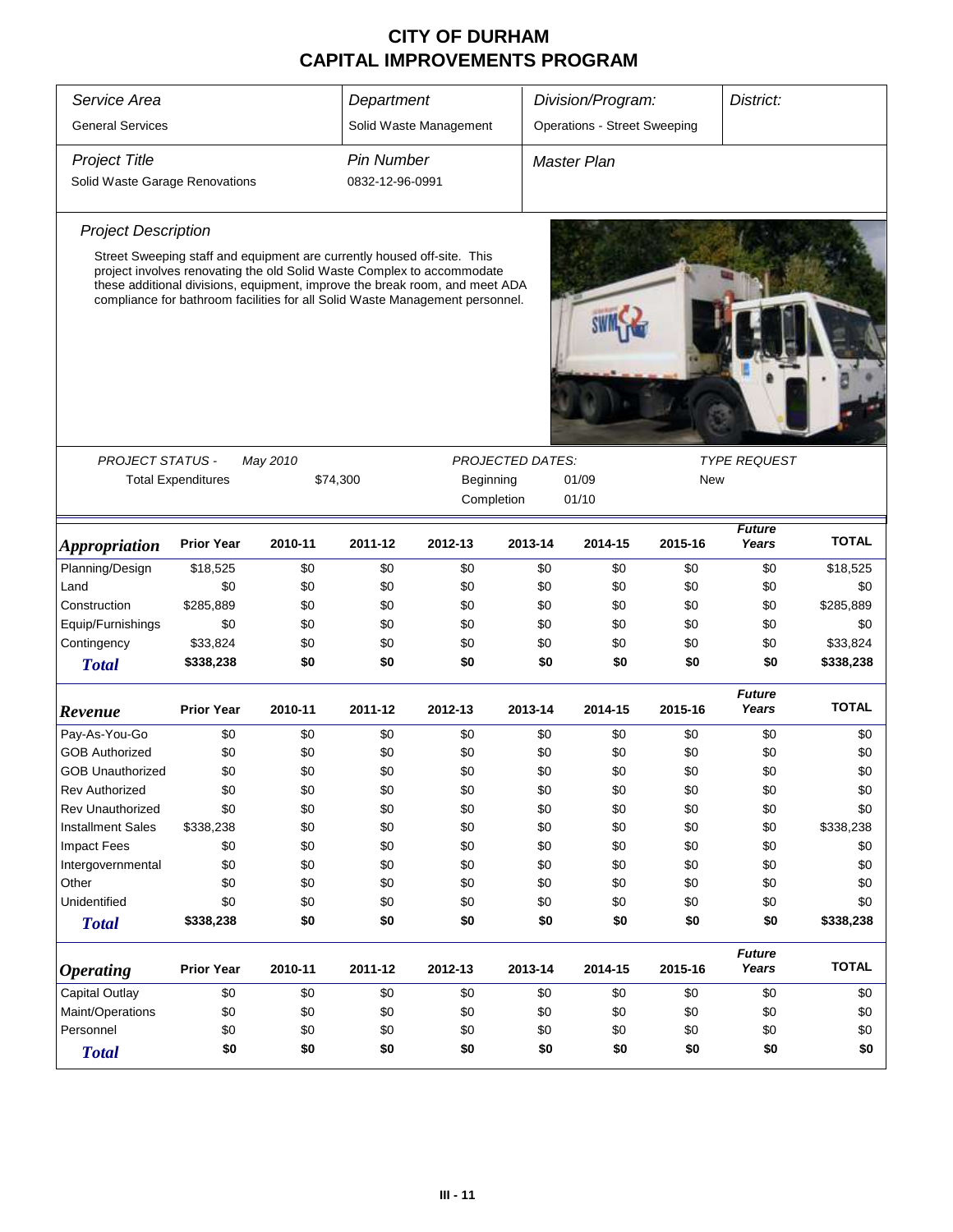| Service Area                           |                   |                                                                        | Department        |                                                                                                                                                                      |                         | Division/Program:  |         |                        | District:    |  |
|----------------------------------------|-------------------|------------------------------------------------------------------------|-------------------|----------------------------------------------------------------------------------------------------------------------------------------------------------------------|-------------------------|--------------------|---------|------------------------|--------------|--|
| <b>General Services</b>                |                   |                                                                        |                   | Solid Waste Management                                                                                                                                               |                         |                    |         | 1                      |              |  |
| <b>Project Title</b>                   |                   |                                                                        | <b>Pin Number</b> |                                                                                                                                                                      |                         | <b>Master Plan</b> |         |                        |              |  |
| Solid Waste Operations Facility        | 0842-09-05-3853   |                                                                        |                   | <b>Facility Condition Assessment</b>                                                                                                                                 |                         |                    |         |                        |              |  |
| <b>Project Description</b>             |                   |                                                                        |                   |                                                                                                                                                                      |                         |                    |         |                        |              |  |
|                                        |                   | This project upgrades conditions at the Solid Waste Administration and |                   |                                                                                                                                                                      |                         |                    |         |                        |              |  |
|                                        |                   |                                                                        |                   | Operations Facility. Repairs include the electrical distribution system, plumbing<br>system, HVAC, interior finishes, and site repairs to correct drainage problems. |                         |                    |         |                        |              |  |
|                                        |                   |                                                                        |                   |                                                                                                                                                                      |                         |                    |         |                        |              |  |
| <b>PROJECT STATUS -</b><br>May 2010    |                   |                                                                        |                   |                                                                                                                                                                      | <b>PROJECTED DATES:</b> |                    |         | <b>TYPE REQUEST</b>    |              |  |
| <b>Total Expenditures</b><br>\$213,923 |                   |                                                                        |                   | Beginning                                                                                                                                                            |                         | 08/08              |         | Continuation           |              |  |
|                                        |                   |                                                                        |                   | Completion                                                                                                                                                           |                         | 07/11              |         |                        |              |  |
| <b>Appropriation</b>                   | <b>Prior Year</b> | 2010-11                                                                | 2011-12           | 2012-13                                                                                                                                                              | 2013-14                 | 2014-15            | 2015-16 | <b>Future</b><br>Years | <b>TOTAL</b> |  |
| Planning/Design                        | \$0               | \$0                                                                    | \$0               | \$0                                                                                                                                                                  | \$0                     | \$0                | \$0     | \$0                    | \$0          |  |
| Land                                   | \$0               | \$0                                                                    | \$0               | \$0                                                                                                                                                                  | \$0                     | \$0                | \$0     | \$0                    | \$0          |  |
| Construction                           | \$590,000         | \$0                                                                    | \$0               | \$0                                                                                                                                                                  | \$0                     | \$0                | \$0     | \$0                    | \$590,000    |  |
| Equip/Furnishings                      | \$0               | \$0                                                                    | \$0               | \$0                                                                                                                                                                  | \$0                     | \$0                | \$0     | \$0                    | \$0          |  |
| Contingency                            | \$0               | \$0                                                                    | \$0               | \$0                                                                                                                                                                  | \$0                     | \$0                | \$0     | \$0                    | \$0          |  |
| <b>Total</b>                           | \$590,000         | \$0                                                                    | \$0               | \$0                                                                                                                                                                  | \$0                     | \$0                | \$0     | \$0                    | \$590,000    |  |
| Revenue                                | <b>Prior Year</b> | 2010-11                                                                | 2011-12           | 2012-13                                                                                                                                                              | 2013-14                 | 2014-15            | 2015-16 | <b>Future</b><br>Years | <b>TOTAL</b> |  |
| Pay-As-You-Go                          | \$90,000          | \$0                                                                    | \$0               | \$0                                                                                                                                                                  | \$0                     | \$0                | \$0     | \$0                    | \$90,000     |  |
| <b>GOB Authorized</b>                  | \$500,000         | \$0                                                                    | \$0               | \$0                                                                                                                                                                  | \$0                     | \$0                | \$0     | \$0                    | \$500,000    |  |
| <b>GOB Unauthorized</b>                | \$0               | \$0                                                                    | \$0               | \$0                                                                                                                                                                  | \$0                     | \$0                | \$0     | \$0                    | \$0          |  |
| <b>Rev Authorized</b>                  | \$0               | \$0                                                                    | \$0               | \$0                                                                                                                                                                  | \$0                     | \$0                | \$0     | \$0                    | \$0          |  |
| Rev Unauthorized                       | \$0               | \$0                                                                    | \$0               | \$0                                                                                                                                                                  | \$0                     | \$0                | \$0     | \$0                    | \$0          |  |
| <b>Installment Sales</b>               | \$0               | \$0                                                                    | \$0               | \$0                                                                                                                                                                  | \$0                     | \$0                | \$0     | \$0                    | \$0          |  |
| <b>Impact Fees</b>                     | \$0               | \$0                                                                    | \$0               | \$0                                                                                                                                                                  | \$0                     | \$0                | \$0     | \$0                    | \$0          |  |
| Intergovernmental                      | \$0               | \$0                                                                    | \$0               | \$0                                                                                                                                                                  | \$0                     | \$0                | \$0     | \$0                    | \$0          |  |
| Unidentified                           | \$0               | \$0                                                                    | \$0               | \$0                                                                                                                                                                  | \$0                     | \$0                | \$0     | \$0                    | \$0          |  |
| <b>Total</b>                           | \$590,000         | \$0                                                                    | \$0               | \$0                                                                                                                                                                  | \$0                     | \$0                | \$0     | \$0                    | \$590,000    |  |
| <b>Operating</b>                       | <b>Prior Year</b> | 2010-11                                                                | 2011-12           | 2012-13                                                                                                                                                              | 2013-14                 | 2014-15            | 2015-16 | <b>Future</b><br>Years | <b>TOTAL</b> |  |
| Capital Outlay                         | \$0               | \$0                                                                    | \$0               | \$0                                                                                                                                                                  | \$0                     | \$0                | \$0     | \$0                    | \$0          |  |
| Maint/Operations                       | \$0               | \$0                                                                    | \$0               | \$0                                                                                                                                                                  | \$0                     | \$0                | \$0     | \$0                    | \$0          |  |
| Personnel                              | \$0               | \$0                                                                    | \$0               | \$0                                                                                                                                                                  | \$0                     | \$0                | \$0     | \$0                    | \$0          |  |
| <b>Total</b>                           | \$0               | \$0                                                                    | \$0               | \$0                                                                                                                                                                  | \$0                     | \$0                | \$0     | \$0                    | \$0          |  |